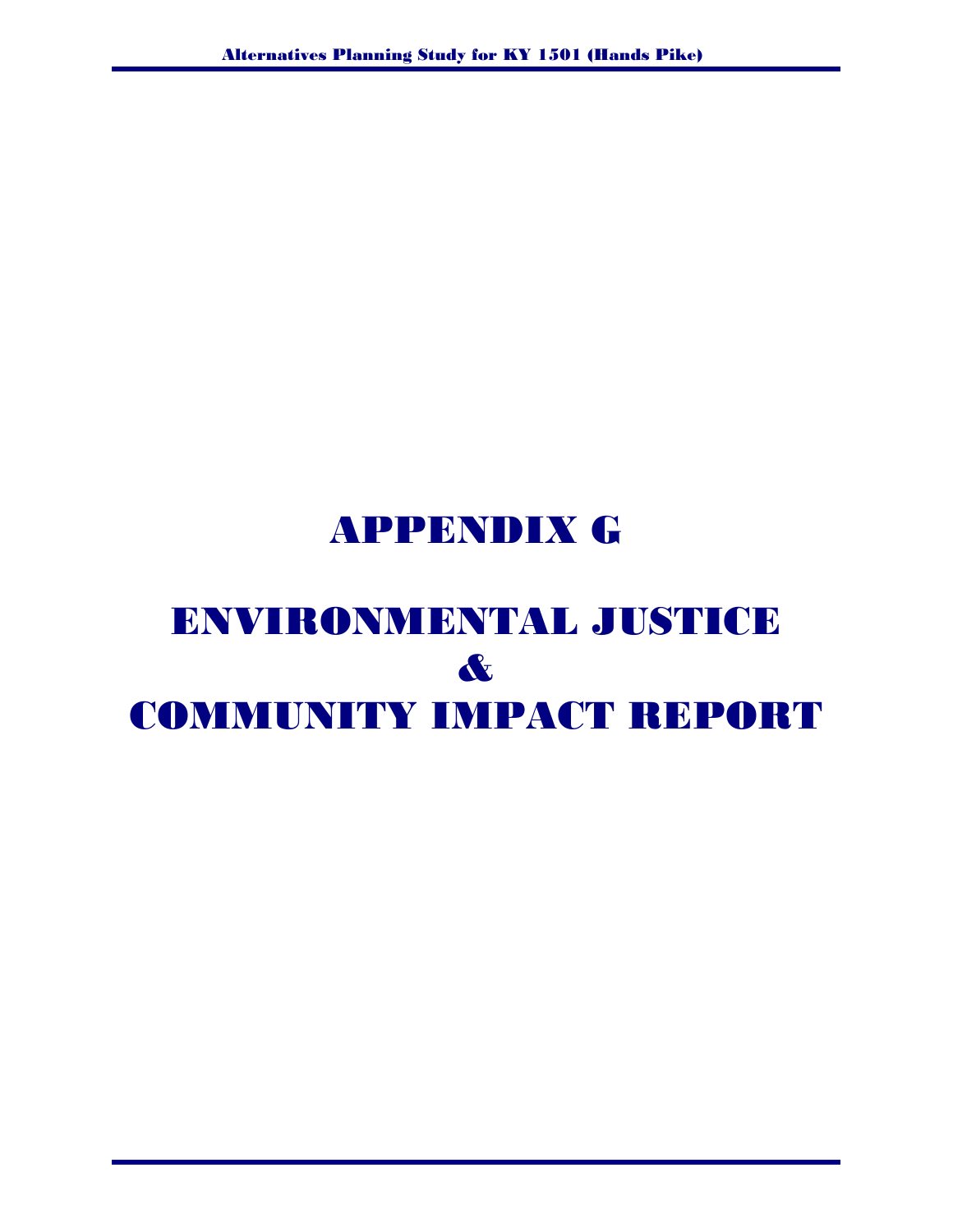# **Hands Pike, KY 1501 Alternatives Study Kenton County, Kentucky**

## **KYTC Item No. 6-8307.00**



## **Environmental Justice & Community Impact Report**

Prepared by: Caitlin Douglas, Transportation Planner Northern Kentucky Area Development District 22 Spiral Drive Florence, KY 41042 Phone: (859) 283-1885 June 2008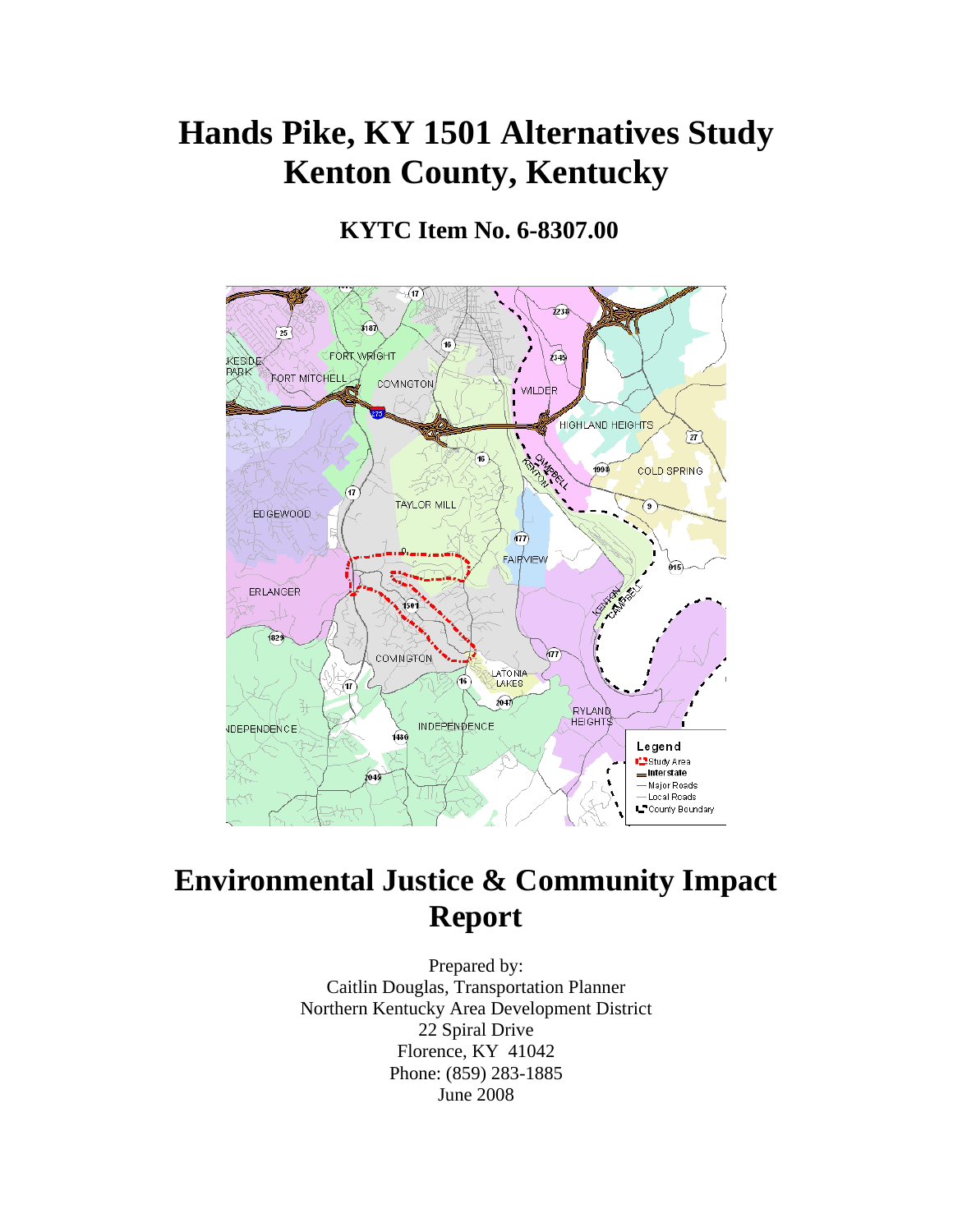## **Table of Contents**

| 1. Introduction                                                                                                              | Page 3     |
|------------------------------------------------------------------------------------------------------------------------------|------------|
| 2. What is Environmental Justice?                                                                                            | Page 3-4   |
| 3. Definitions                                                                                                               | Page 4     |
| 4. Methodology                                                                                                               | Page $4-5$ |
| 5. Census Data Analysis                                                                                                      | Page 5     |
| 6. Study Findings                                                                                                            | Page 5-8   |
| 7. Study Findings- Population by Race                                                                                        | Page 9     |
| 8. Study Findings-Population by Poverty Level                                                                                | Page 10    |
| 9. Study Findings- Population by Age                                                                                         | Page 11    |
| 10. Study Findings- Population by Disability                                                                                 | Page 12    |
| 11. Conclusion                                                                                                               | Page 13    |
| Appendix 1: Planning Study Contact List                                                                                      |            |
| Appendix 2: Methodology for Assessing Potential<br><b>Environmental Justice Concerns for KYTC Planning</b><br><b>Studies</b> |            |
| Appendix 3: Maps                                                                                                             |            |

Appendix 4: Census Data, U.S. Census 2000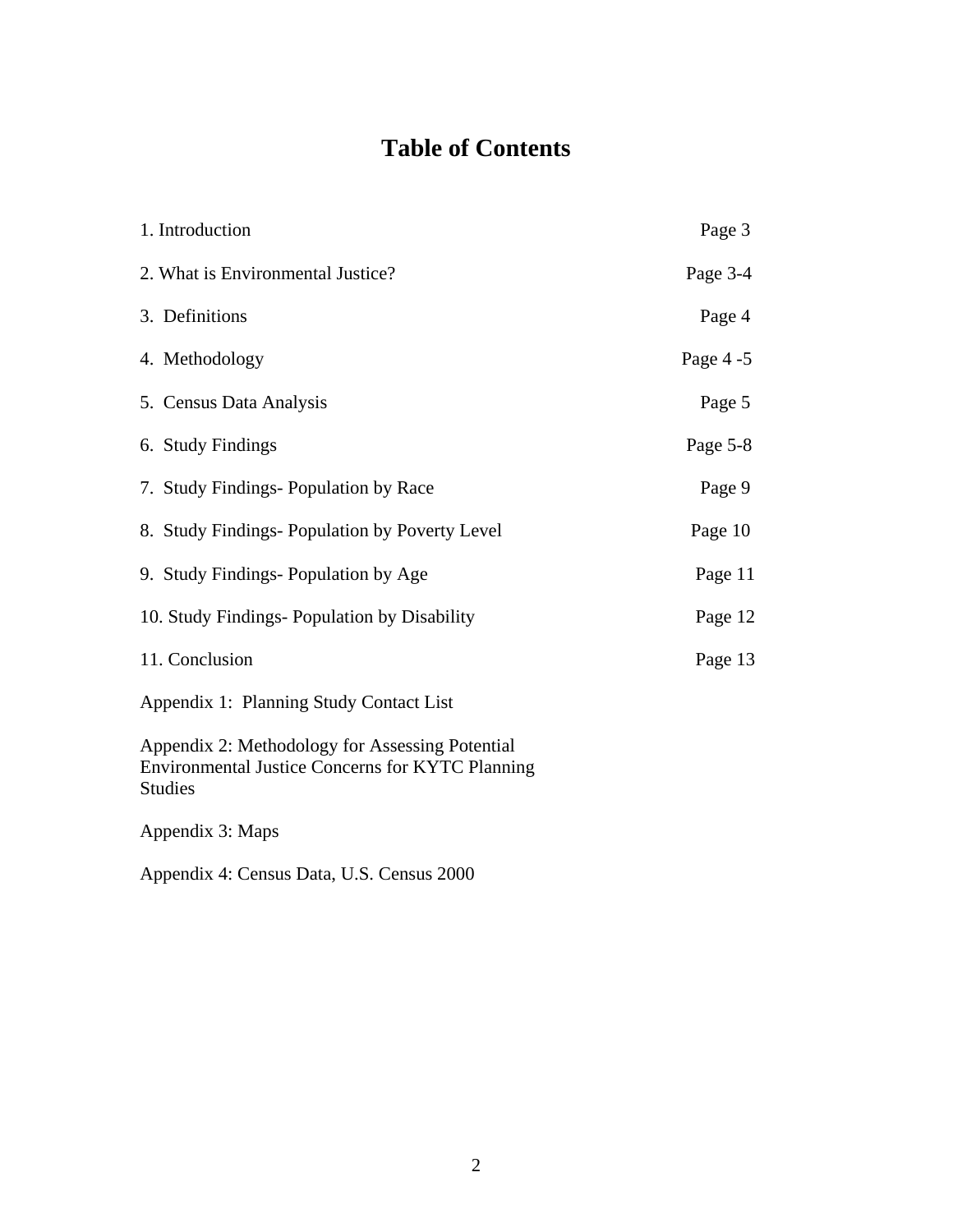## **1. INTRODUCTION**

 $\overline{a}$ 

The following Environmental Justice report is an assessment of community demographics and characteristics related to a defined study area for the proposed alternatives study for Hands Pike (KY 1501) from KY 16 to KY 17 in Kenton County.

The study area is composed primarily of residential land and subdivisions with a limited number of commercial entities located along Hands Pike. Statistical data from the U.S. Census Bureau's 2000 Census is provided to display population by race, population by age, population below poverty level by age, and disabled population for the United States, Kentucky, Kenton County, Cities of Covington, Erlanger, Independence, Latonia Lakes, Taylor Mill, and Census Tracts and Block Groups located in and around the study area.

Resources used during the compilation of this report include, but are not limited to, the following: the U.S. Census Bureau, Kentucky State Data Center, Kentucky Transportation Cabinet (KYTC), local elected officials, community leaders, and field observations of the study area. The list of contacts for this study can be found in Appendix 1. The information and results included herein are intended to assist the Kentucky Transportation Cabinet in making informed and prudent transportation decisions with respect to the study area, particularly with regard to the requirements of Executive Order  $12898^1$ , to ensure equal environmental protection to all groups potentially impacted by this project.

#### **2. WHAT IS ENVIRONMENTAL JUSTICE?**

The U.S. Environmental Protection Agency (EPA) Office of Environmental Justice (EJ) defines EJ as:

"The fair treatment and meaningful involvement of all people regardless of race, color, national origin, or income with respect to the development, implementation and enforcement of environmental laws, regulations and policies. Fair treatment means that no group of people, including racial, ethnic, or socio-economic group should bear a disproportionate share of the negative environmental consequences resulting from industrial, municipal, and commercial operations or the execution of federal, state, local and tribal programs and policies."

A disproportionately high and adverse effect on a minority or low-income population means an adverse effect that:

<sup>&</sup>lt;sup>1</sup> Executive Order 12898 signed on February 11, 1994 states "...each Federal agency shall make achieving environmental justice part of its mission by identifying and addressing, as appropriate, disproportionately high and adverse human health or environmental effects of its programs, policies, and activities on minority populations and low-income populations…"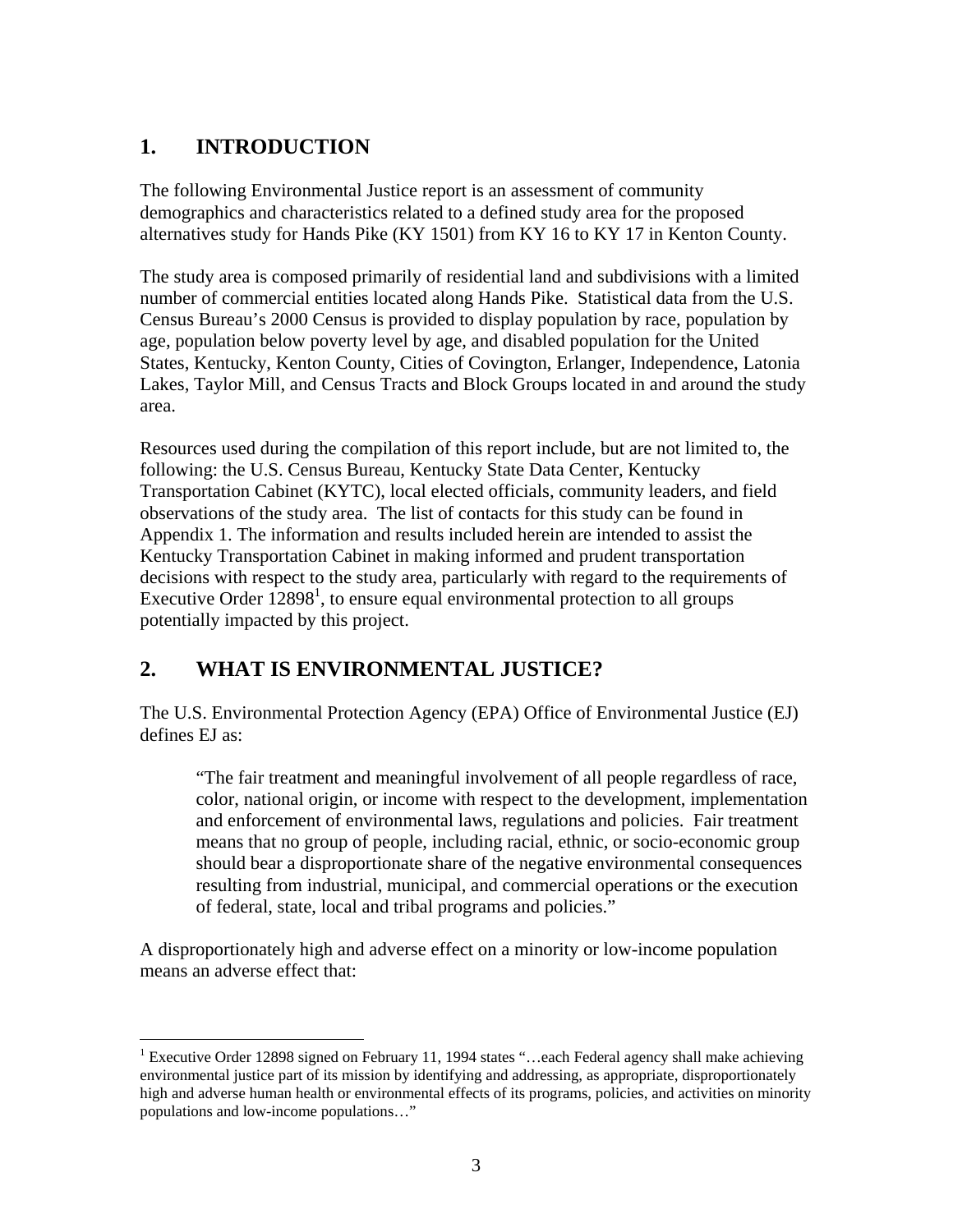- 1. Is predominately borne by a minority population and/or low-income population, or
- 2. Will be suffered by the minority population and/or low-income population and is appreciably more severe or greater in magnitude than the adverse effect that will be suffered by the non-minority population and/or non-low-income population.

### **3. DEFINITIONS**

U.S. Department of Transportation (USDOT) Order 5610.2 on EJ, issued in the April 15, 1997 Federal Register defines what constitutes low income and minority populations.

- Low-Income is defined as a person whose median household income is at or below the U.S. Department of Health and Human Services poverty guidelines.
- Minority is defined as a person who is: (1) Black (a person having origins in any black racial groups of Africa); (2) Hispanic (a person of Mexican, Puerto Rican, Cuban, Central or South American, or other Spanish culture or origin, regardless of race); (3) Asian American (a person having origins in any of the original peoples of the Far East, Southeast Asia, the Indian subcontinent, or the Pacific Islands); or (4) American Indian and Alaskan Native (a person having origins in any of the original people of North America and who maintains cultural identification through tribal affiliation or community recognition).
- Low-Income Population is defined as any readily identifiable group of low-income persons who live in geographic proximity, and, if circumstances warrant geographically dispersed/transient persons who will be similarly affected by a proposed US DOT program, policy or activity.
- Minority Population is defined as any readily identifiable group of minority persons who live in geographic proximity, and if circumstances warrant, geographically dispersed/transient persons who will be similarly affected by a proposed US DOT program, policy or activity.

Executive Order (EO) 12898 and US DOT Order 5610.2 do not address consideration of the elderly population. However, the US DOT encourages the study of these populations in EJ discussions and in accordance with EJ, Title VI of the Civil Rights Act of 1964 and the Kentucky Transportation Cabinet's advocacy of inclusive public involvement and equal treatment of all persons this report includes statistics for persons age 62 and over that are within the study and comparison areas.

## **4. METHODOLOGY**

For this study, data was collected by using the method outlined by the KYTC document, "Methodology for Assessing Potential Environmental Justice Concerns for KYTC Planning Studies" (see Appendix 2).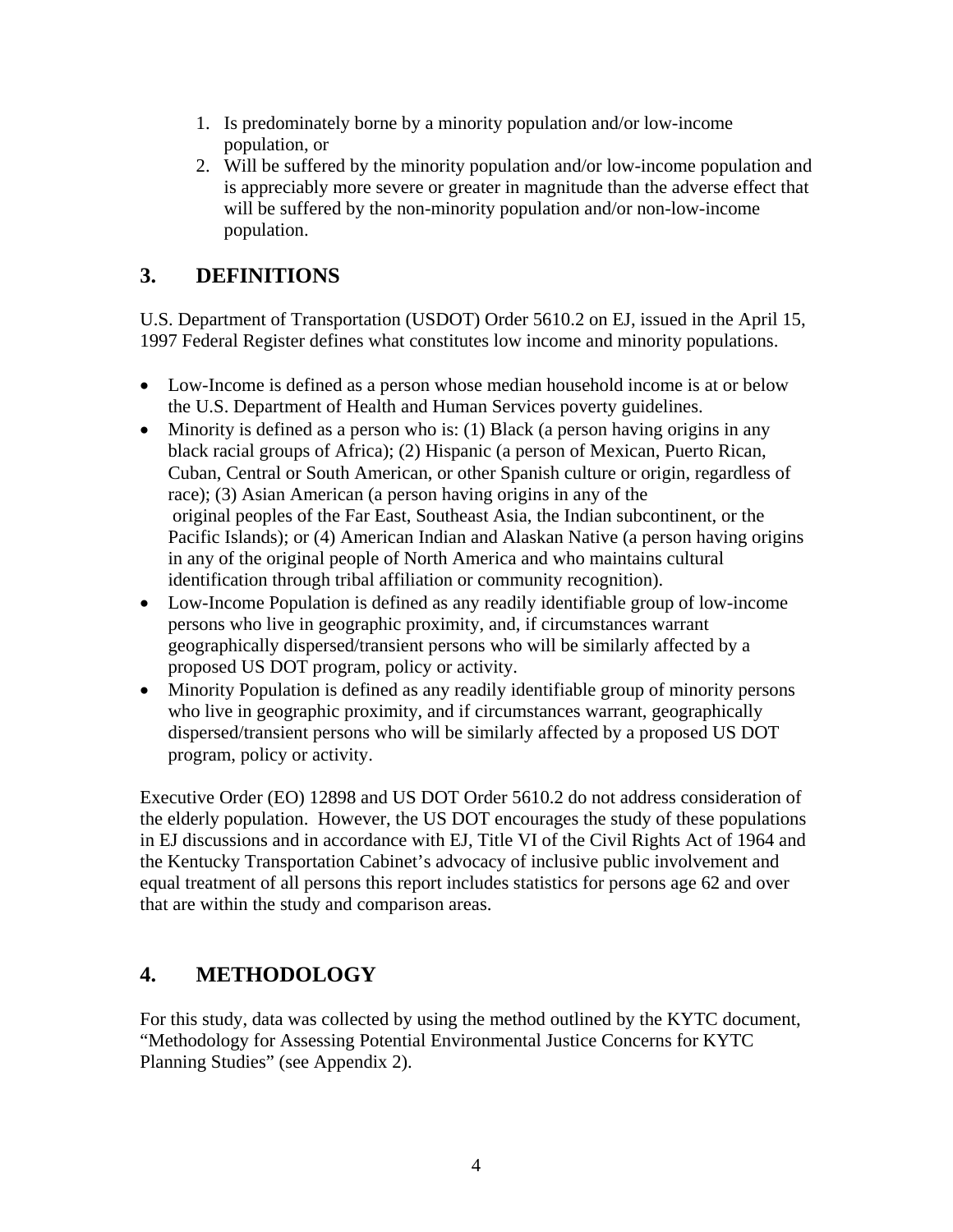The primary sources of data used in the compilation of this report were the United States Census Bureau's 2000 Census, the Kentucky State Data Center, local elected officials, community leaders, and field observations. Statistics were collected to present a detailed analysis of the community conditions for the study area.

### **5. CENSUS DATA ANALYSIS**

The U.S. Census Bureau defines geographical units as:

- Census Tract (CT) "A small, relatively permanent statistical subdivision of a county or statistically equivalent entity delineated for data presentation purposes by a local group of census data users or the geographic staff of a regional census center in accordance with Census Bureau guidelines. CTs generally contain between 1,000 and 8,000 people. CT boundaries are delineated with the intention of being stable over many decades, so they generally follow relatively permanent visible features. They may also follow governmental unit boundaries and other invisible features in some instances; the boundary of a state or county is always a census tract boundary."
- Block Group (BG) "A statistical subdivision of a CT. A BG consists of all tabulation blocks whose numbers begin with the same digit in a CT. BGs generally contain between 300 and 3,000 people, with an optimum size of 1,500 people."
- Census Block (CB) "An area bounded on all sides by visible and/or invisible features shown on a map prepared by the Census Bureau. A CB is the smallest geographic entity for which the Census Bureau tabulates decennial census data."

The study and comparison area analysis includes percentages for minority, low-income and elderly populations in the United States, Kentucky, Kenton County, Cities of Covington, Erlanger, Independence, Latonia Lakes, Taylor Mill, and Census Tracts and Block Groups located in and around the study area.

#### **6. STUDY FINDINGS**

This Environmental Justice and Community Impact Report is to be used as a component of an alternatives study currently being conducted by the Kentucky Transportation Cabinet's Division of Planning and District 6 for the proposed design alternatives along the Hands Pike from KY 16 to KY 17 in Kenton County. This study is intended to help define the location and purpose of the project and meet federal requirements regarding consideration of environmental issues as defined in the National Environmental Policy Act (NEPA).

According to the 2000 Census, there are forty one (41) Census Tracts that encompass the population of Kenton County. The following information displays only the Census divisions located in and around the study area and the total population within each Census division.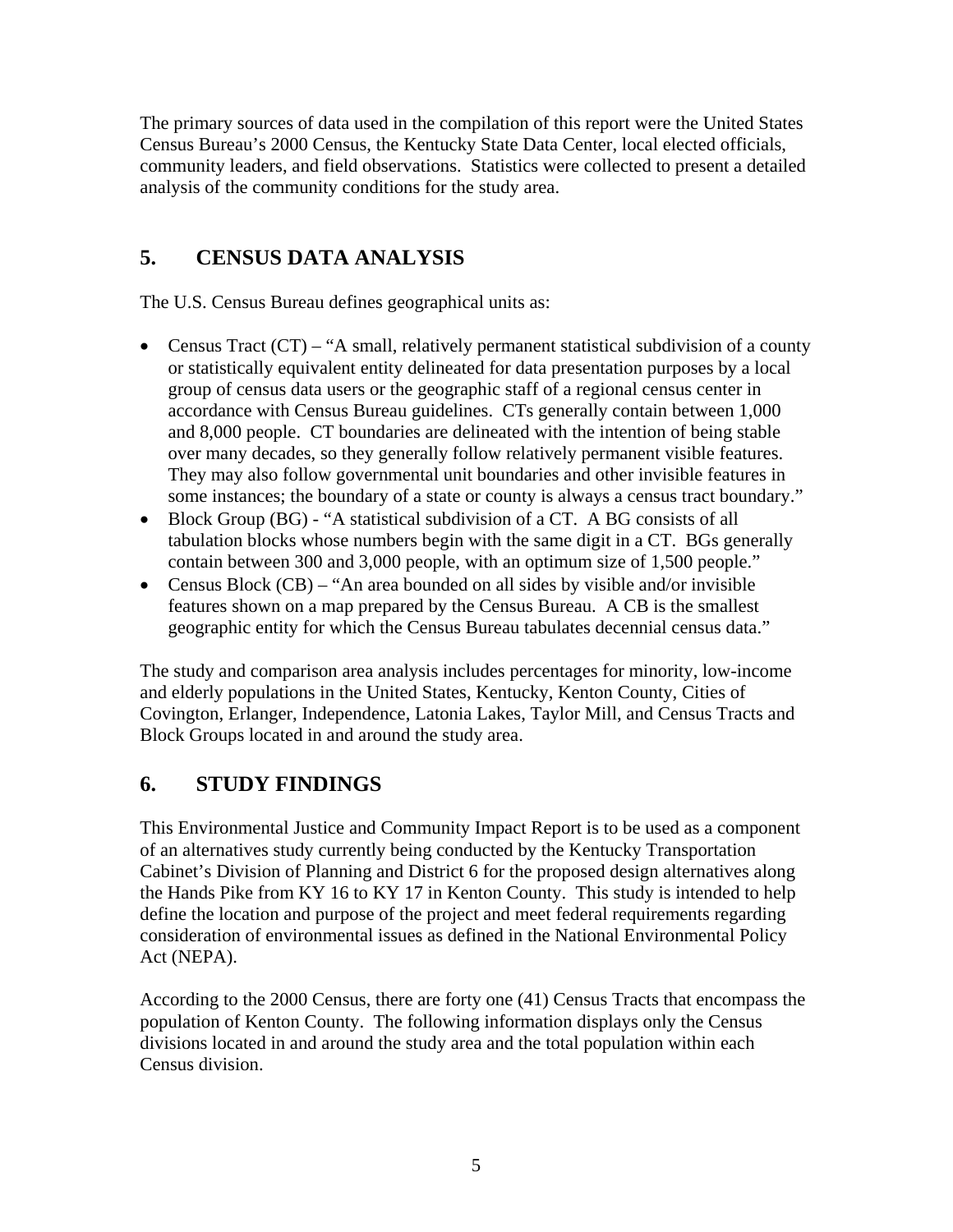| <b>Total Population:</b>   | 53,015 |
|----------------------------|--------|
| <b>Census Tract 636.03</b> | 6,674  |
| <b>Block Group 1</b>       | 1,105  |
| <b>Block Group 2</b>       | 1,118  |
| <b>Block Group 3</b>       | 1,596  |
| <b>Block Group 4</b>       | 996    |
| <b>Block Group 5</b>       | 1,859  |
| <b>Census Tract 636.04</b> | 5,457  |
| <b>Block Group 1</b>       | 1,335  |
| <b>Block Group 2</b>       | 1,824  |
| <b>Block Group 3</b>       | 2,298  |
| <b>Census Tract 636.05</b> | 5,694  |
| <b>Block Group 1</b>       | 1,301  |
| <b>Block Group 2</b>       | 1,926  |
| <b>Block Group 3</b>       | 949    |
| <b>Block Group 4</b>       | 1,518  |
| <b>Census Tract 636.06</b> | 2,877  |
| <b>Block Group 1</b>       | 1,229  |
| <b>Block Group 2</b>       | 1,648  |
| <b>Census Tract 637.02</b> | 4,424  |
| <b>Block Group 1</b>       | 1,050  |
| <b>Block Group 2</b>       | 1,505  |
| <b>Block Group 3</b>       | 1,869  |
| <b>Census Tract 653</b>    | 9,651  |
| <b>Block Group 1</b>       | 807    |
| <b>Block Group 2</b>       | 2,213  |
| <b>Block Group 3</b>       | 915    |
| <b>Block Group 4</b>       | 2,597  |
| <b>Block Group 5</b>       | 1,141  |
| <b>Block Group 6</b>       | 1,978  |
| <b>Census Tract 654</b>    | 1,113  |
| <b>Block Group 1</b>       | 952    |
| <b>Block Group 2</b>       | 161    |

## **U.S. Census 2000 Population Totals for Study Area**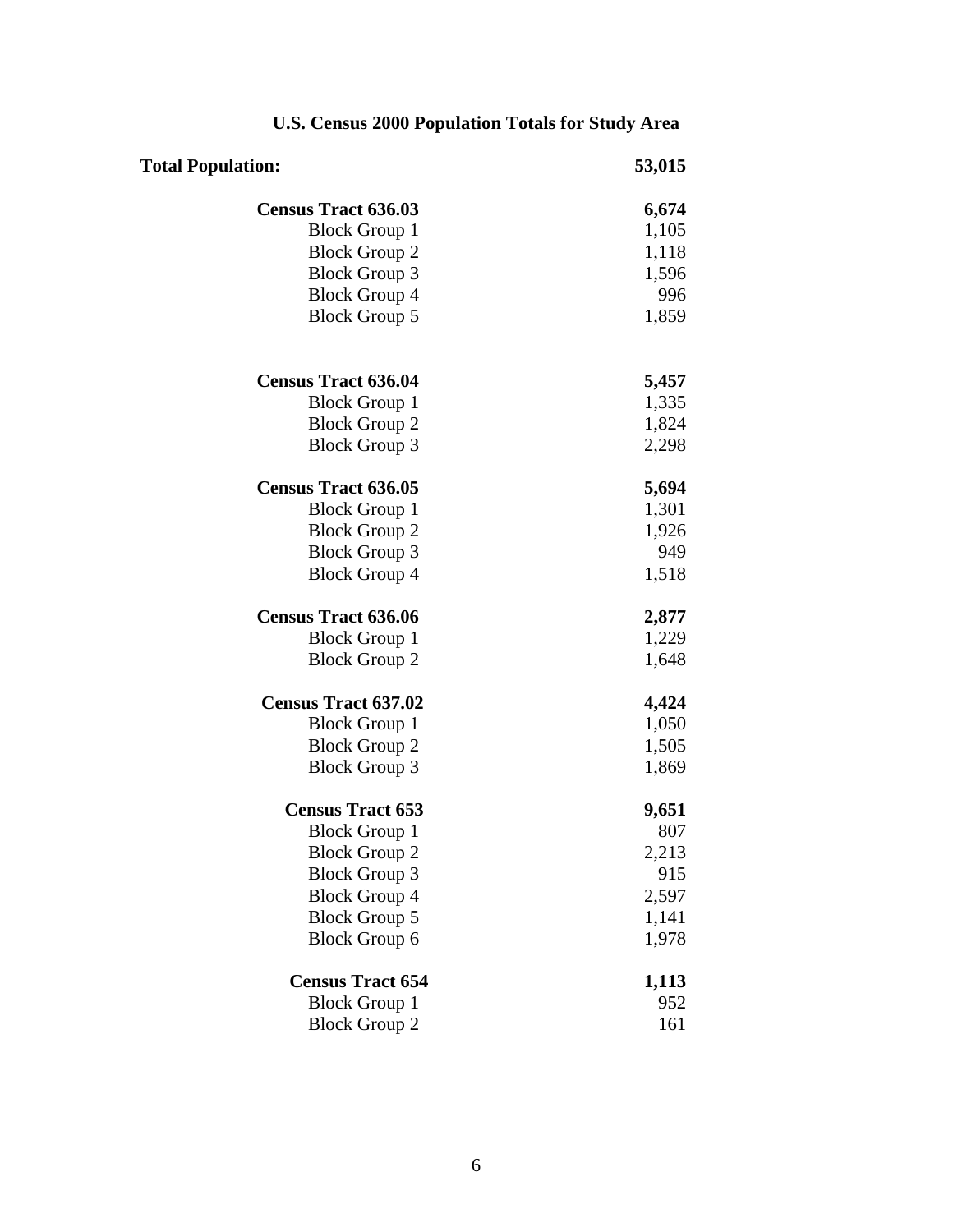| <b>Census Tract 655.01</b> | 4,958 |
|----------------------------|-------|
| <b>Block Group 1</b>       | 2,323 |
| <b>Block Group 2</b>       | 2,635 |
| <b>Census Tract 655.02</b> | 4,358 |
| <b>Block Group 1</b>       | 2,266 |
| <b>Block Group 2</b>       | 2,092 |
| <b>Census Tract 658</b>    | 2,005 |
| <b>Block Group 1</b>       | 750   |
| <b>Block Group 2</b>       | 1,255 |
| <b>Census Tract 659</b>    | 1,463 |
| <b>Block Group 1</b>       | 757   |
| <b>Block Group 2</b>       | 706   |
| <b>Census Tract 668</b>    | 4,341 |
| <b>Block Group 1</b>       | 1,034 |
| <b>Block Group 9</b>       | 3,307 |

Evaluation of the study area consisted of compiling and analyzing Census data for four (4) Census Tracts and seven (7) Census Block Groups within those Tracts directly intersected by the study area. These Census divisions are as follows:

- Tract 636.03 Block Group 4
- Tract  $653 Block$  Groups 2, 4, 5 & 6
- Tract 658– Block Group 1
- Tract 668– Block Group 9

Comparative data from twelve (12) Census Tracts and twenty eight (28) Census Block Groups was collected for areas surrounding the study area, but having no direct intersection or inclusion in the area.This data includes the following Census divisions:

- Tract  $636.03 Block Group 1, 2, 3, \& 5$
- Tract  $636.04$  Block Groups 1, 2, & 3
- Tract  $636.05 Block$  Groups 1, 2, 3, & 4
- Tract  $636.06$  Block Groups 1 & 2
- Tract  $637.02 Block Group 1, 2, & 3$
- Tract  $653 Block$  Groups 1 & 3
- Tract  $654 Block$  Groups 1 & 2
- Tract  $655.01 Block$  Groups 1 & 2
- Tract  $655.02$  Block Groups 1 & 2
- Tract  $658 Block$  Group 2
- Tract  $659 Block$  Groups 1 & 2
- Tract 668 Block Group 1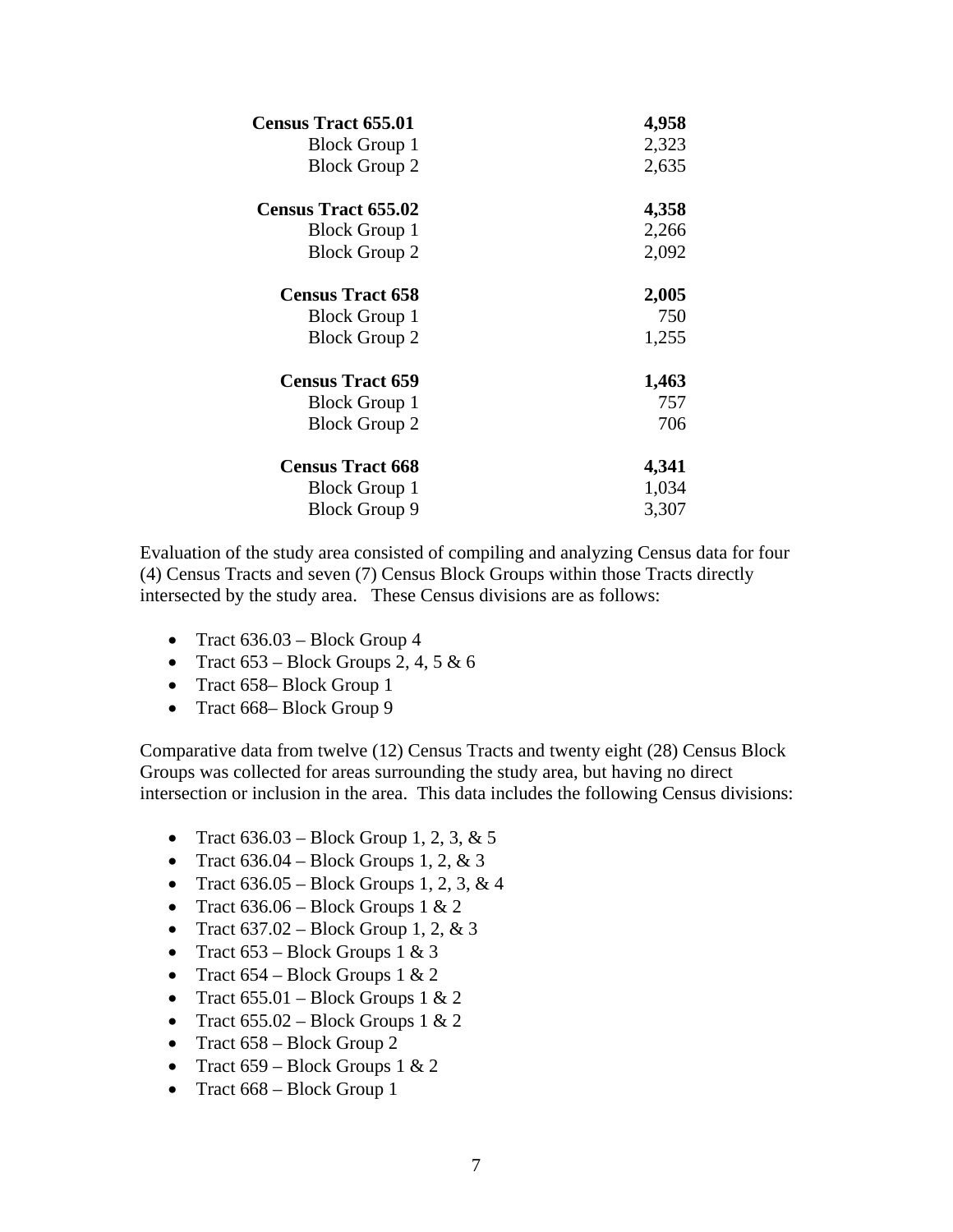A map showing the Census divisions for the study area can be found in Appendix 3. Census data can be found in Appendix 4.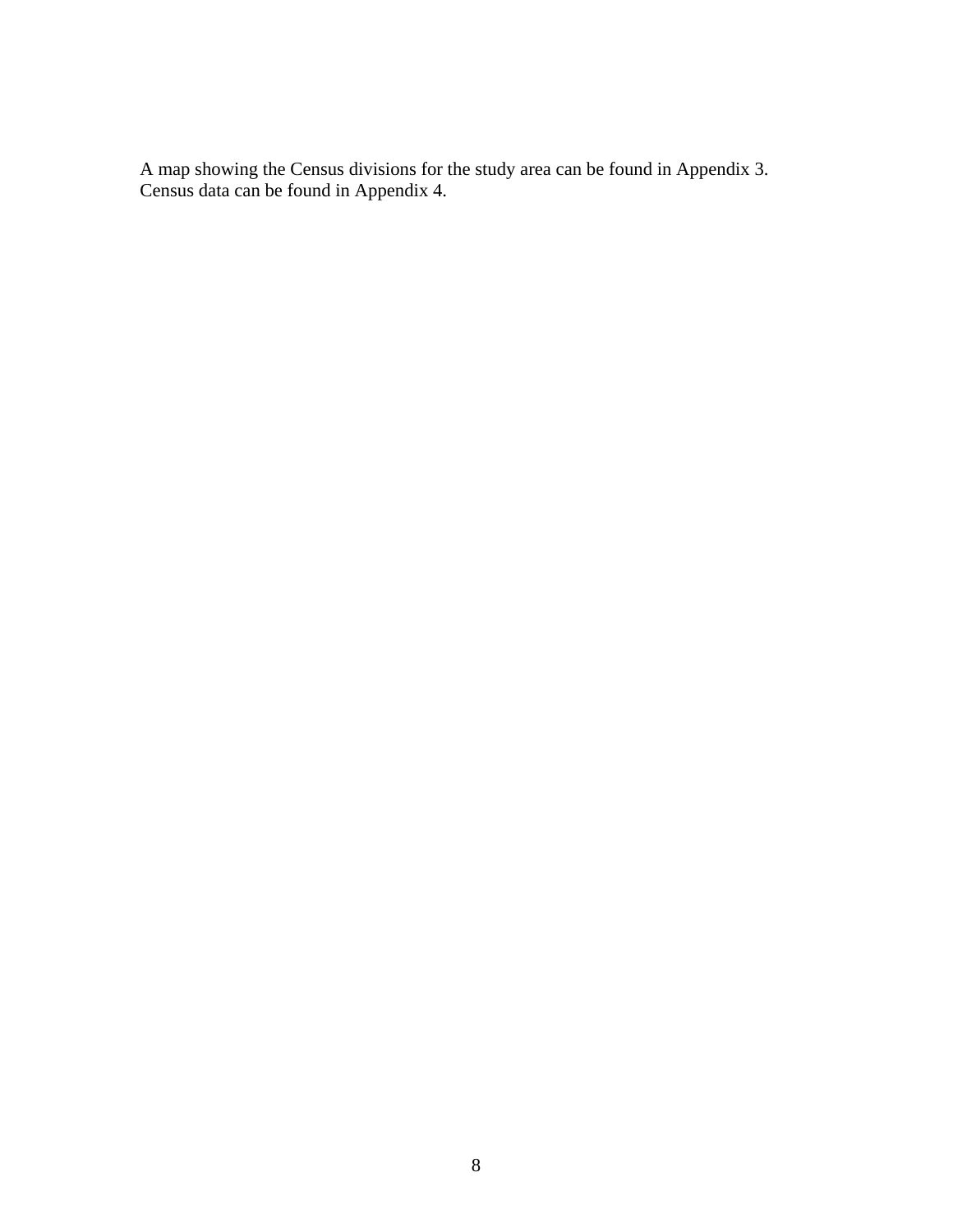#### **7. STUDY FINDINGS – Population by Race**

Table 4.1 illustrates that a majority of the Census Tracts and Block Groups that directly intersect and surround the study area contain a population that is not significantly diverse when compared to national and state statistics for population by race. Percentages for White individuals in and around the study area typically exceed the state and national averages, which in turn result in the percentage of minority population being considerably less than state and national averages. The racial demographics of the study area are comparable to those of the surrounding cities, as well as Kenton County as a whole.

Discussions with local elected officials and community members has led to the conclusion that concentrations of minorities are not located in and/or surrounding the study area; therefore, it is anticipated that the implementation of this project would not have a disproportionate impact on minorities. Northern Kentucky Area Development District (NKADD) Staff will continue to monitor racial composition in the study area and report any changes and/or developments that may occur in the future that could alter the findings of this report.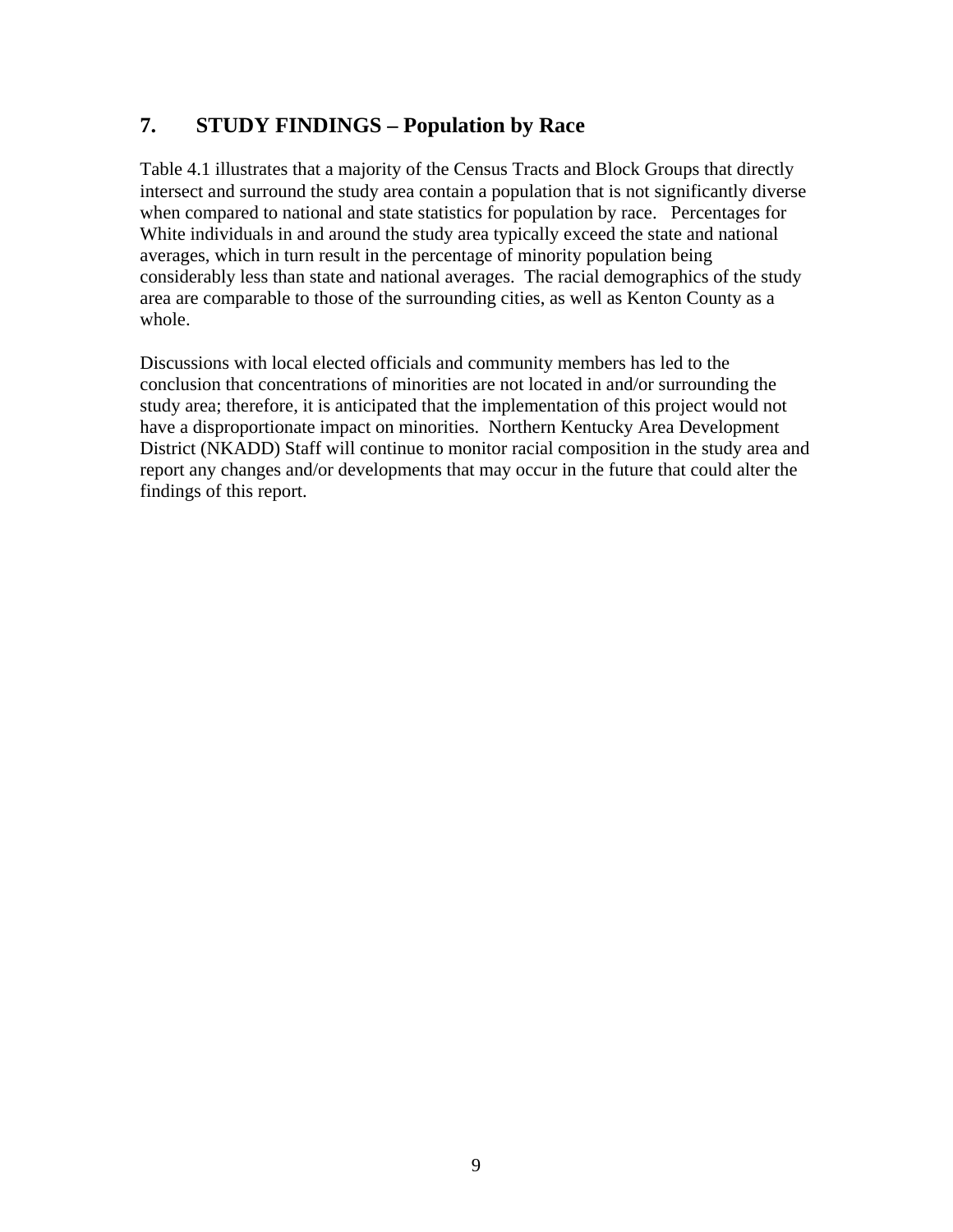#### **8. STUDY FINDINGS – Population by Poverty Level**

The majority of Census Tracts and Block Groups that fall within the study area have a smaller percentage of those living below the poverty level as compared with the national and state averages. The percentage of persons below poverty level for all evaluated Census Tracts and Block Groups displayed in Table 4.2 ranges from a low of 0.0% to a high of 21.4%. There is only one Block Group located within the study area (Block Group 1, Census Tract 658 with 15.6%) and one Block Group located outside of the study area (Block Group 1, Census Tract 668 with 21.4%) that have a higher percentage than both Kentucky and the United States.

The population below the poverty level for Kenton County and the cities of Erlanger, Independence, and Taylor Mill is lower than the national and state averages. However, the City of Latonia Lakes has 24.2% of its population below the poverty level, which is significantly higher than the national and state figures. This would explain the high percentage for Block Group 1, Census Tract 658 since Latonia Lakes falls within that Block Group. The percentage for the City of Covington (17.9%) is also higher than both the state and national percentages.

Table 4.2 shows that the project area does not contain a high percentage of individuals below the poverty level. There are only two block groups located within the study that have higher percentages when compared to the surrounding census tracts and block groups. The U.S. Census data, as well as observations and input from the community, does not reflect a high incidence of poverty for the study area.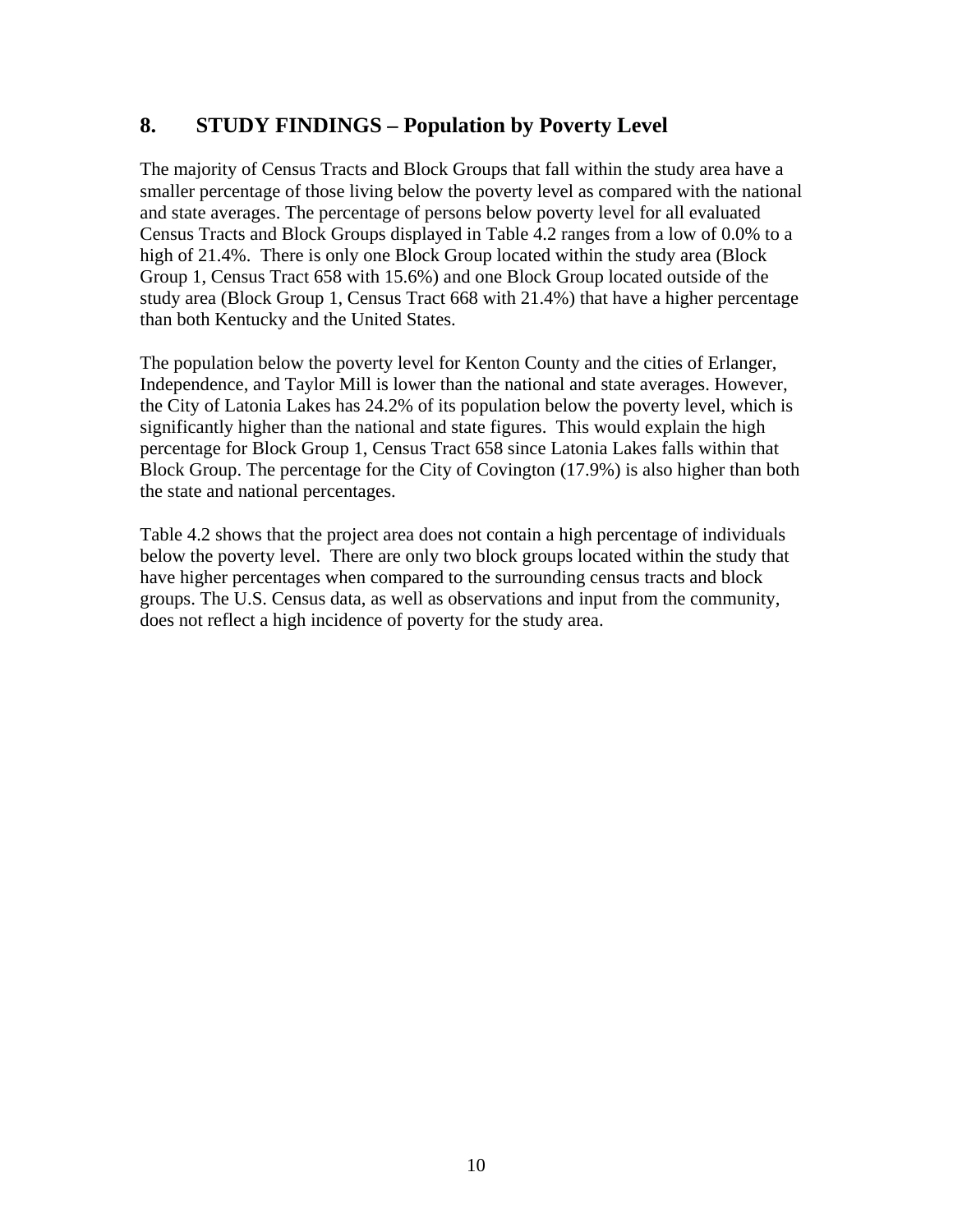#### **9. STUDY FINDINGS – Population by Age**

Table 4.3 shows the Population by Age for the study area and surrounded communities. 2000 U.S. Census data indicates that most of the Census Tracts and Block Groups located within the study area have lower percentages of populations over the age of 65 than the state and national percentages. There is one Census Tract (658) and one Block Group (Block Group 1, Census Tract 658) within the study area that have higher percentages than Kentucky and the United States. There is one Census Tract and several block groups located outside of the study that have higher percentages for persons age 62 and over, as well as the City of Latonia Lakes. This data shows that although there are areas where the population of those ages 62 and over may exceed the state and national percentages, there does not appear to be a disproportionate representation of the elderly population within the study area.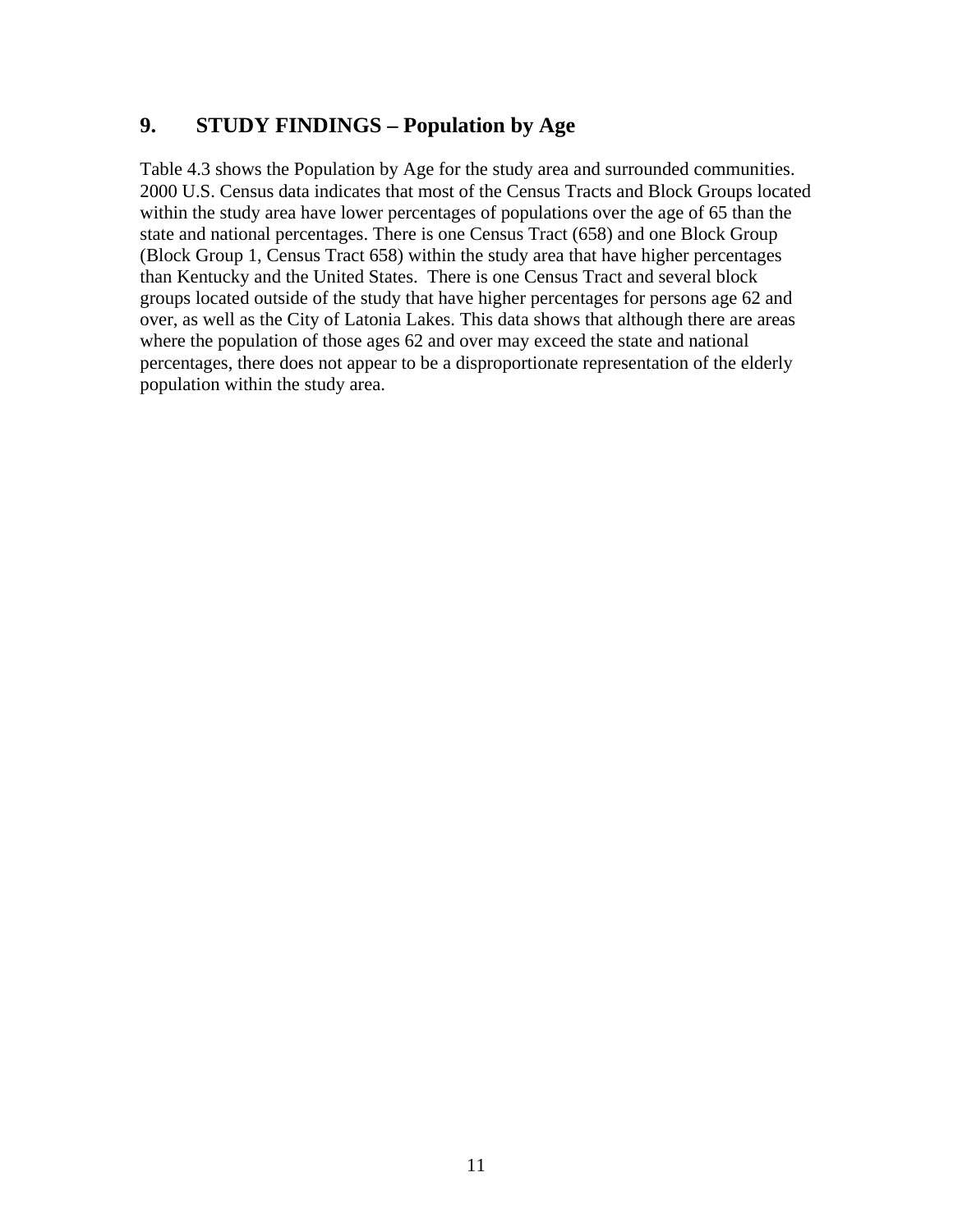#### **10. STUDY FINDINGS – Population by Disability**

Table 4.4 shows the Census data for the disabled population for each Census division. The percentages for the Census Tracts and Block Groups located within the study area are all less than the percentages for the U.S. (13.6%) and Kentucky (132%), with the exception of Block Group 1, Census Tract 658 which has 17.1%. This block group is located in the City of Latonia Lakes, which has a much higher percentage (21.8%) than the surrounding cities, the state and national percentage. This would explain the high percentage in that block group.

 The percentages for the Census divisions located within the study area are lower than most of the Census divisions located in the surrounding areas. There does not appear to be a disabled population in the study area that would be disproportionately affected by the project.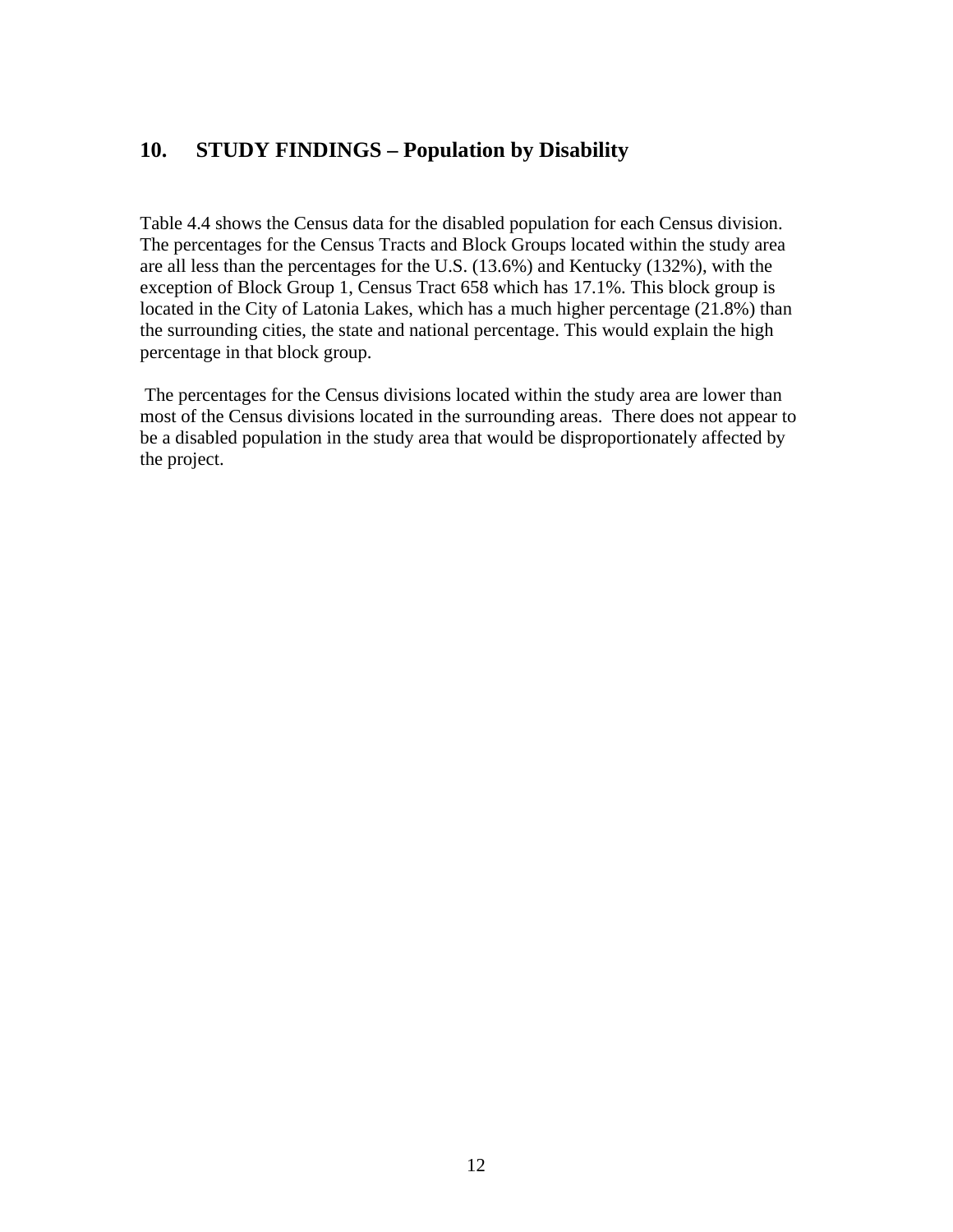### **11. CONCLUSION**

Following a comprehensive review of demographic data from the U.S. Census Bureau, discussions with local officials regarding community features, and field observations, the Northern Kentucky Area Development District staff has concluded that a defined Environmental Justice community does not exist within the study area for the proposed alternatives along Hands Pike from KY 17 to KY 16 in Kenton County.

Analysis of racial composition data resulted in none of the Census Block Groups identified in and around the study area that contained a percentage of minorities that exceeded national and/or state averages. Following a comprehensive review of Census Block data and discussions with local officials, no minority concentrations were discovered within or surrounding the immediate study area.

The percentages of persons in the study area below the poverty level were slightly higher for two Block Groups within the study area (Block Group 2, Census Tract 653 and Block Group 1, Census Tract 658) than the national percentage. One Census Block Group located outside of the study area, as well as the City of Covington and City of Latonia Lakes, also had higher percentages than both the national and state percentages; however, discussions with local officials led to the conclusion that no concentration of individuals below the poverty level will be disproportionately affected by this project. Community leaders have expressed support for the proposed project and anticipate that it will provide an economic benefit by significantly improving access and the safety of this corridor.

Age and disability analysis indicates that the distribution of elderly and disabled residents in the study area exceeds the national and state averages for a few Census Tracts and Block Groups, but no specific concentrations of elderly or disabled residents were discovered during the compilation of this report. It has been determined that no elderly or disabled residents living within the study area would be disproportionately affected by this project.

NKADD staff will continue to monitor the progress of this project and reevaluate the Environmental Justice Report to document any demographic and/or socioeconomic changes that may occur in and around the study area throughout the development of the project.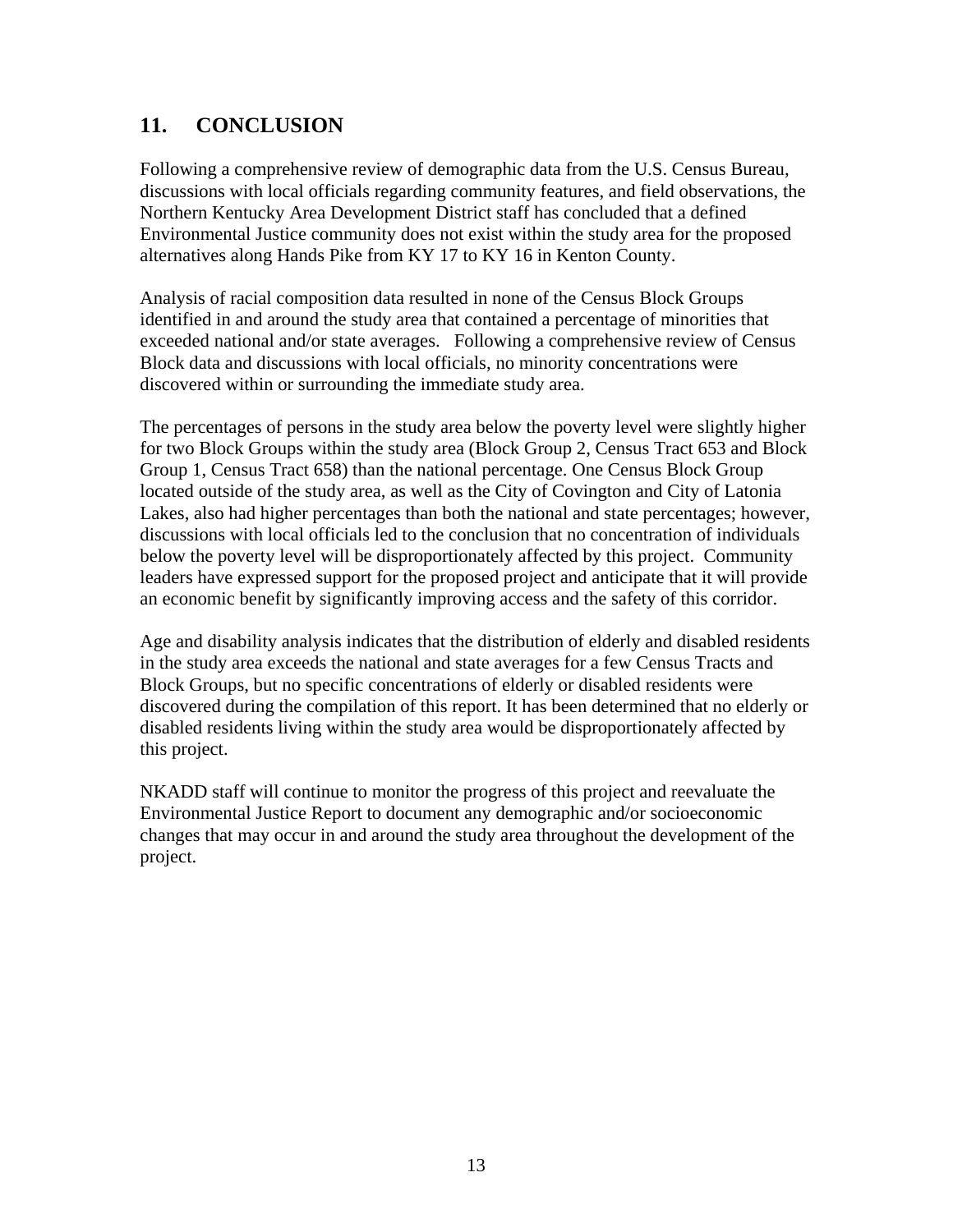# **APPENDIX 1**

PLANNING STUDY CONTACT LIST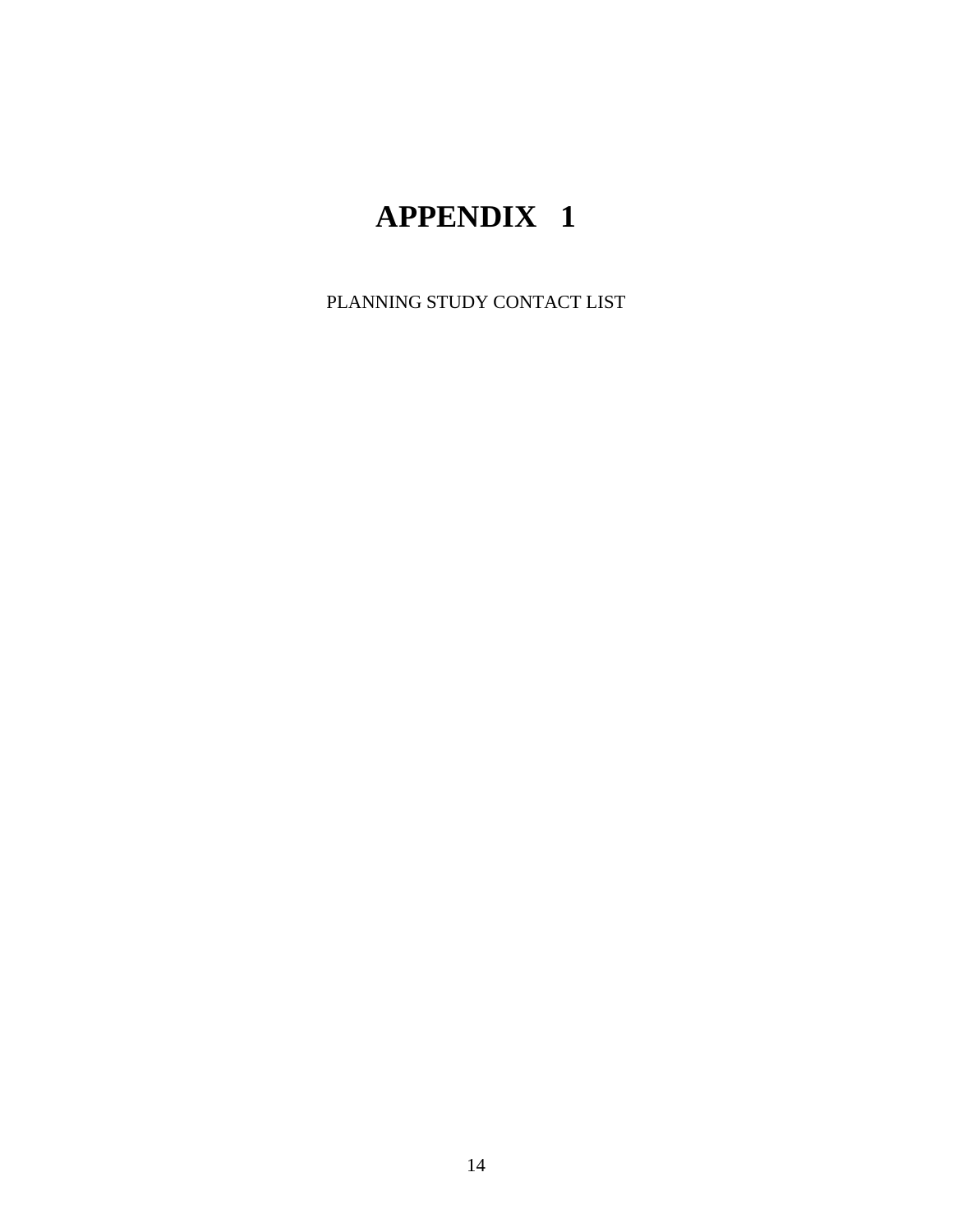#### **PLANNING STUDY CONTACT LIST**

Ralph Drees Kenton County Judge Executive P.O. Box 792 Covington, KY 41012

 Aaron Wolfe-Bertling Covington Housing Department 638 Madison Avenue Covington, KY 41011

Mayor Mark Kreimbourg City of Taylor Mill 5225 Taylor Mill Rd. Taylor Mill, KY 41015

Caitlin Douglas NKADD 22 Spiral Drive Florence, KY 41042

 Mayor Butch Callery City of Covington 638 Madison Avenue Covington, KY 41011

Mike Bezold KYTC District 6 421 Buttermilk Pike Covington, KY 41017

 Tom DiBello Center for Great Neighborhoods 1650 Russell Street Covington, KY 41011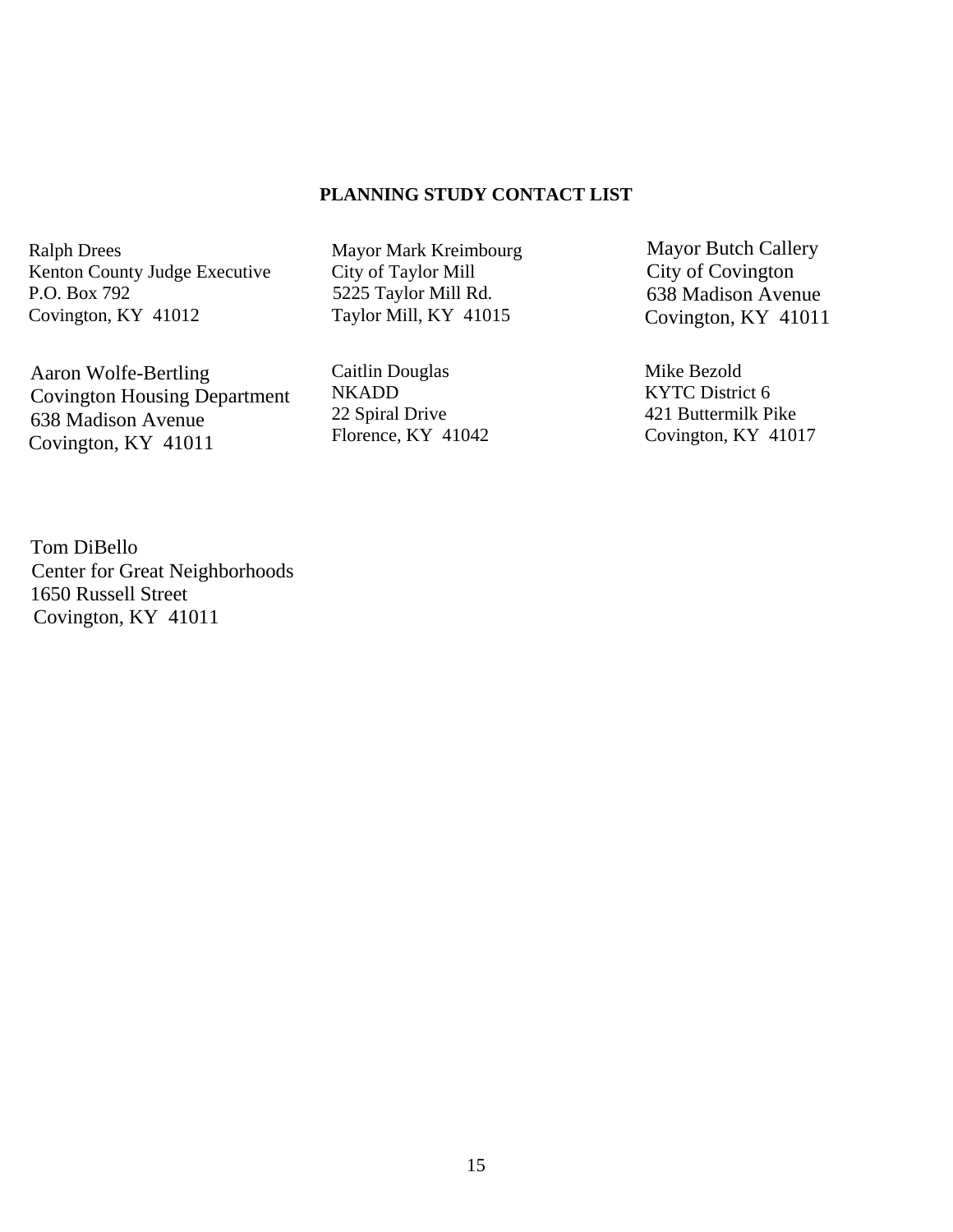## **APPENDIX 2**

*METHODOLOGY FOR ASSESSING POTENTIAL ENVIRONMENTAL JUSTICE CONCERNS FOR KYTC PLANNING STUDIES*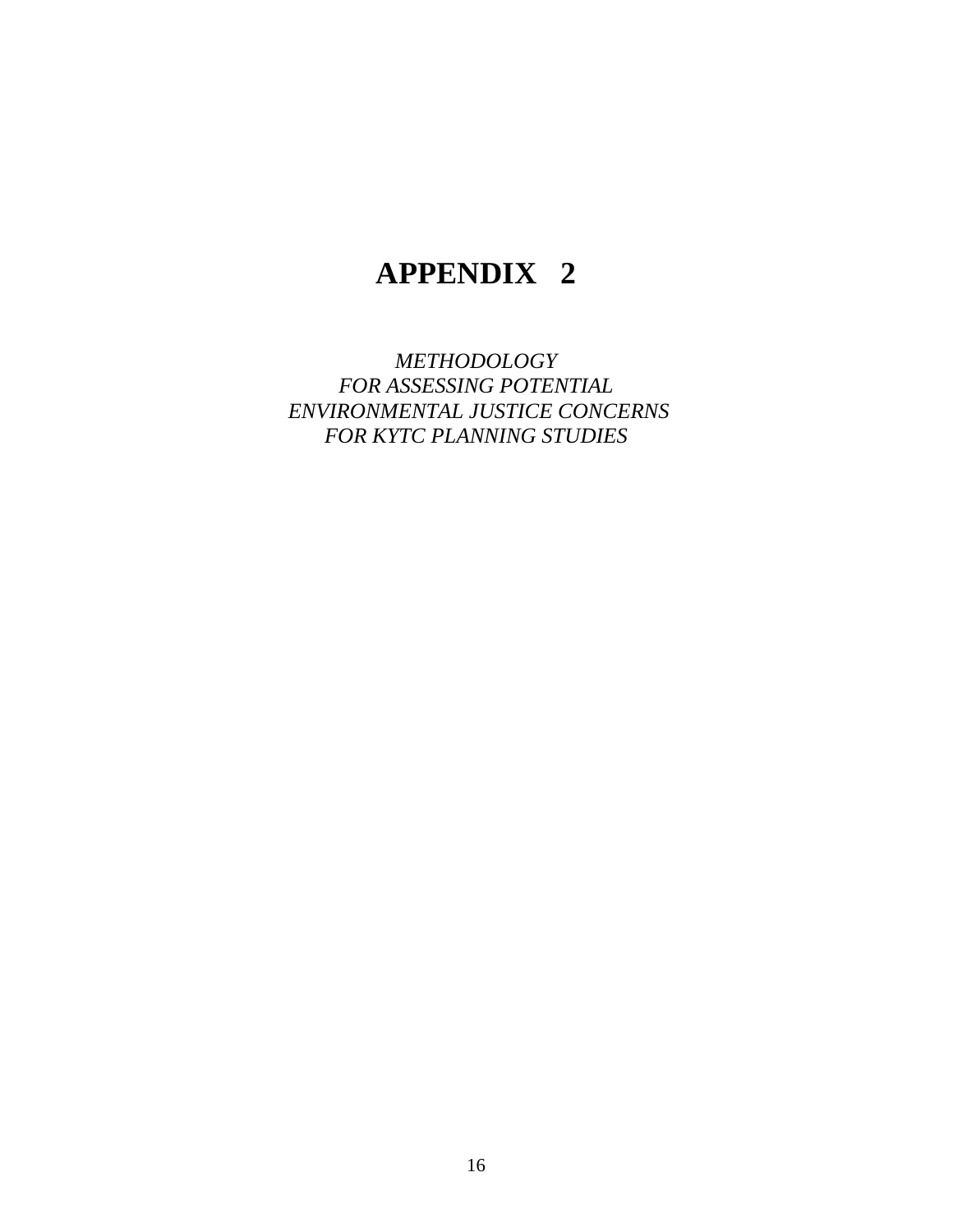#### **Methodology for Assessing Potential Environmental Justice Concerns for KYTC Planning Studies**

Updated: February 1, 2002

The demographics of the affected area should be defined using U.S. Census data (Census tracts and block groups) and the percentages for minorities, low-income, elderly, or disabled populations should be compared to those for the following:

- Other nearby Census tracts and block groups,
- The county as a whole,
- The entire state, and
- The United States.

Information from PVA offices, social service agencies, local health organizations, local public agencies, and community action agencies can be used to supplement the Census data. Specifically, we are interested in obtaining the following information:

- Identification of community leaders or other contacts who may be able to represent these population groups and through which coordination efforts can be made.
- Comparison of the Census tracts and block groups encompassing the project area to other nearby Census tracts and block groups, county, state, and United States percentages.
- Locations of specific or identified minority, low-income, elderly, or disabled population groups within or near the project area. This may require some field reviews and/or discussions with knowledgeable persons to identify locations of public housing, minority communities, ethnic communities, etc., to verify Census data or identify changes that may have occurred since the last Census. Examples would be changes due to new residential developments in the area or increases in Asian and/or Hispanic populations.
- Concentrations or communities that share a common religious, cultural, ethnic, or other background, e.g., Amish communities.
- Communities or neighborhoods that exhibit a high degree of community cohesion or interaction and the ability to mobilize community actions at the start of community involvement.
- Concentrations of common employment, religious centers, and/or educational institutions with members within walking distance of facilities.
- Potential effects, both positive and negative, of the project on the affected groups as compared to the non-target groups. This may include, but are not limited to:
	- 1. Access to services, employment or transportation.
	- 2. Displacement of persons, businesses, farms, or non-profit organizations.
	- 3. Disruption of community cohesion or vitality.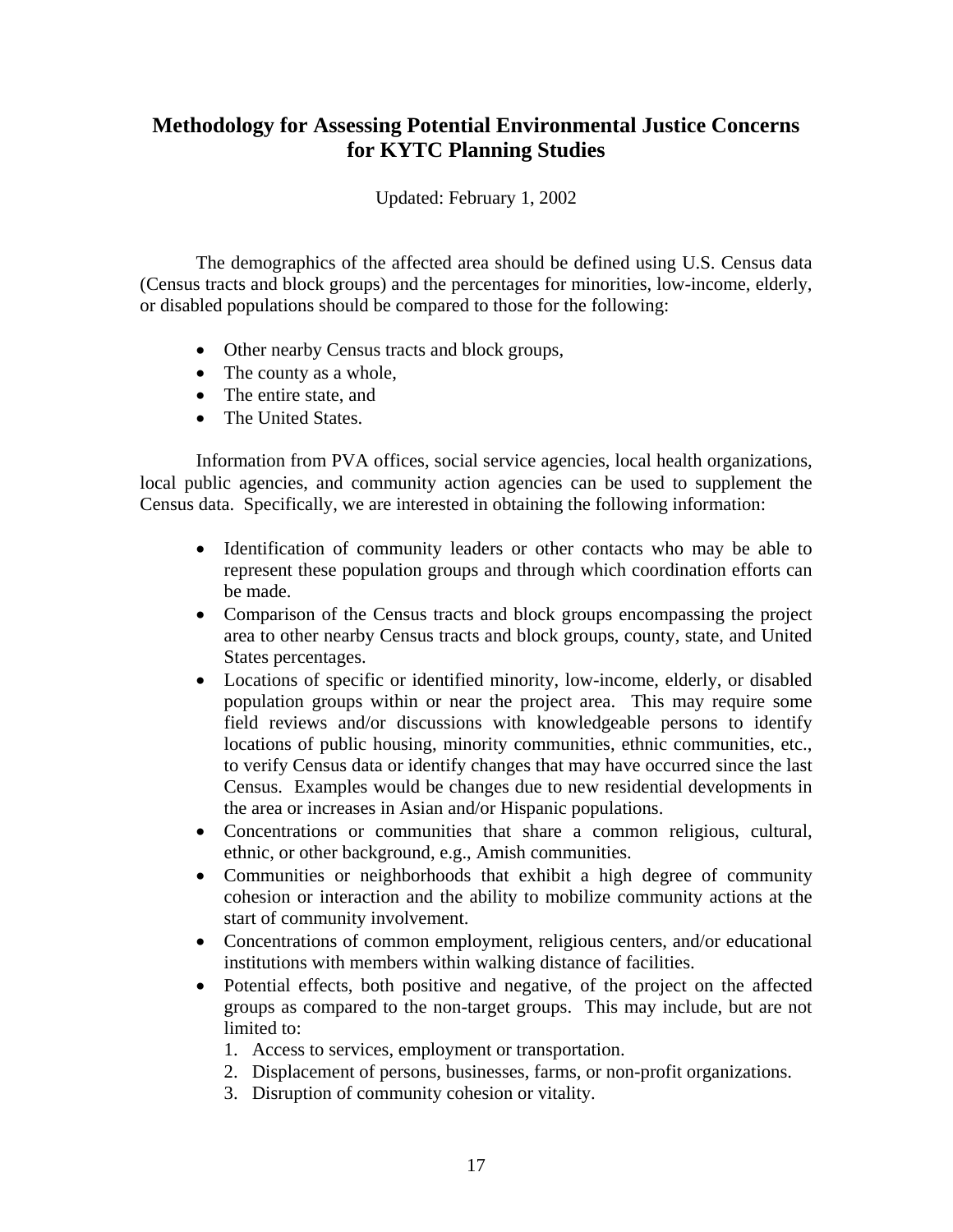- 4. Effects to human health and/or safety.
- Possible methods to minimize or avoid impacts on the target population groups.

If percentages of these populations are elevated within the project area, it should be brought to the attention of the Division of Planning immediately so that coordination with affected populations may be conducted to determine the affected population's concerns and comments on the project. Also, with this effort, representatives of minority, elderly, low-income, or disabled populations should be identified so that, together, we can build a partnership for the region that may be incorporated into other projects. Also, we hope to build a Commonwealth-wide database of contacts. We are available to participate in any meetings with these affected populations or with their community leaders or representatives.

In identifying communities, agencies may consider as a community either a group of individuals living in geographic proximity to one another, or a geographically dispersed/transient set of individuals (such as migrant workers or Native Americans), where either type of group experiences common conditions of environmental exposure or effect. The selection of the appropriate unit of analysis may be a governing body's jurisdiction, a neighborhood, census tract, or other similar unit that is to be chosen so as not to artificially dilute or inflate the affected population. A target population also exists if there is (1) more than one minority or other group present and (2) the percentages, as calculated by aggregating all minority persons, exceed that of the general population or other appropriate unit of geographic analysis.

Maps should be included that show the Census tracts and block groups included in the analysis as well as the relation of the project area to those Census tracts and block groups.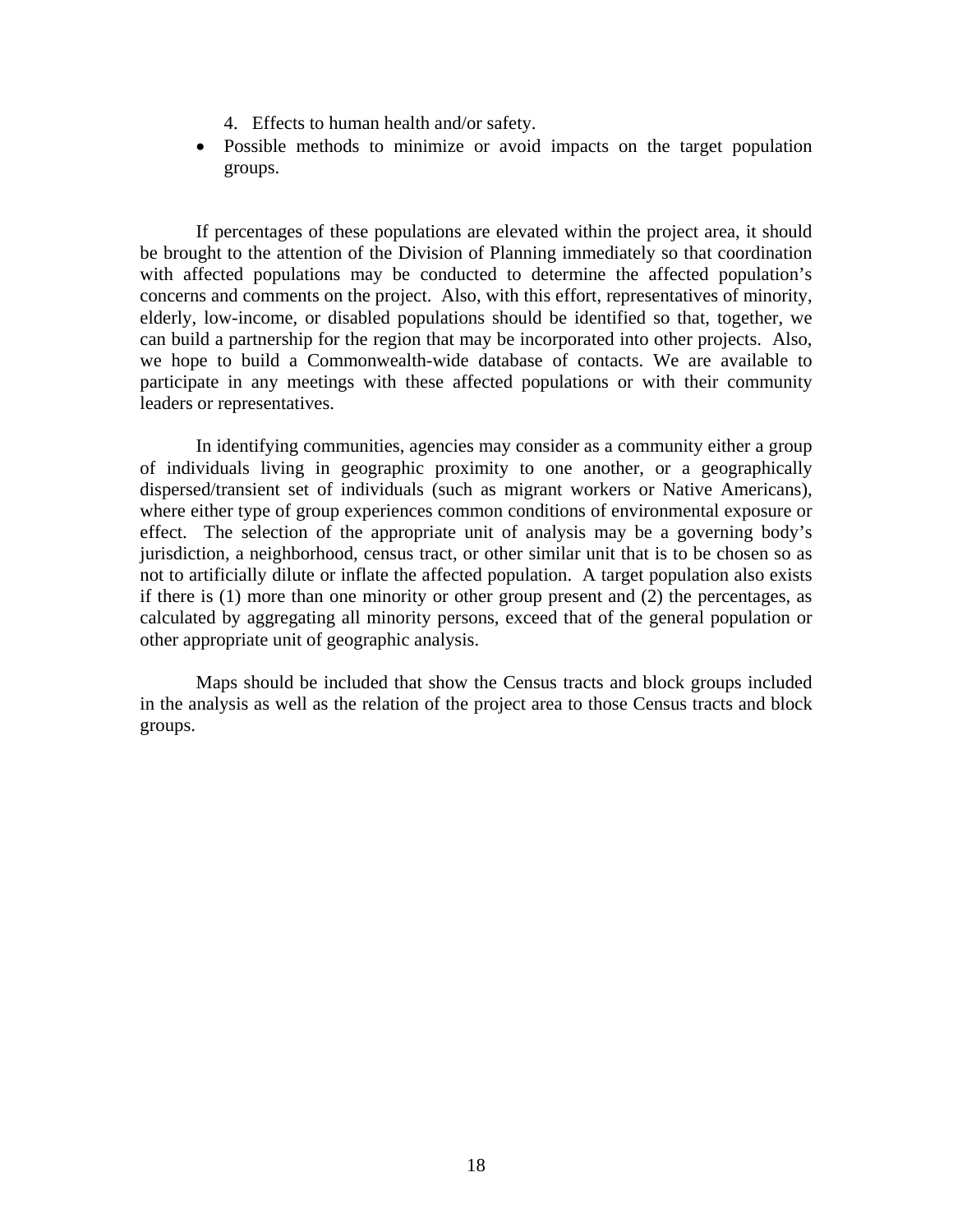# **APPENDIX 3**

*MAPS*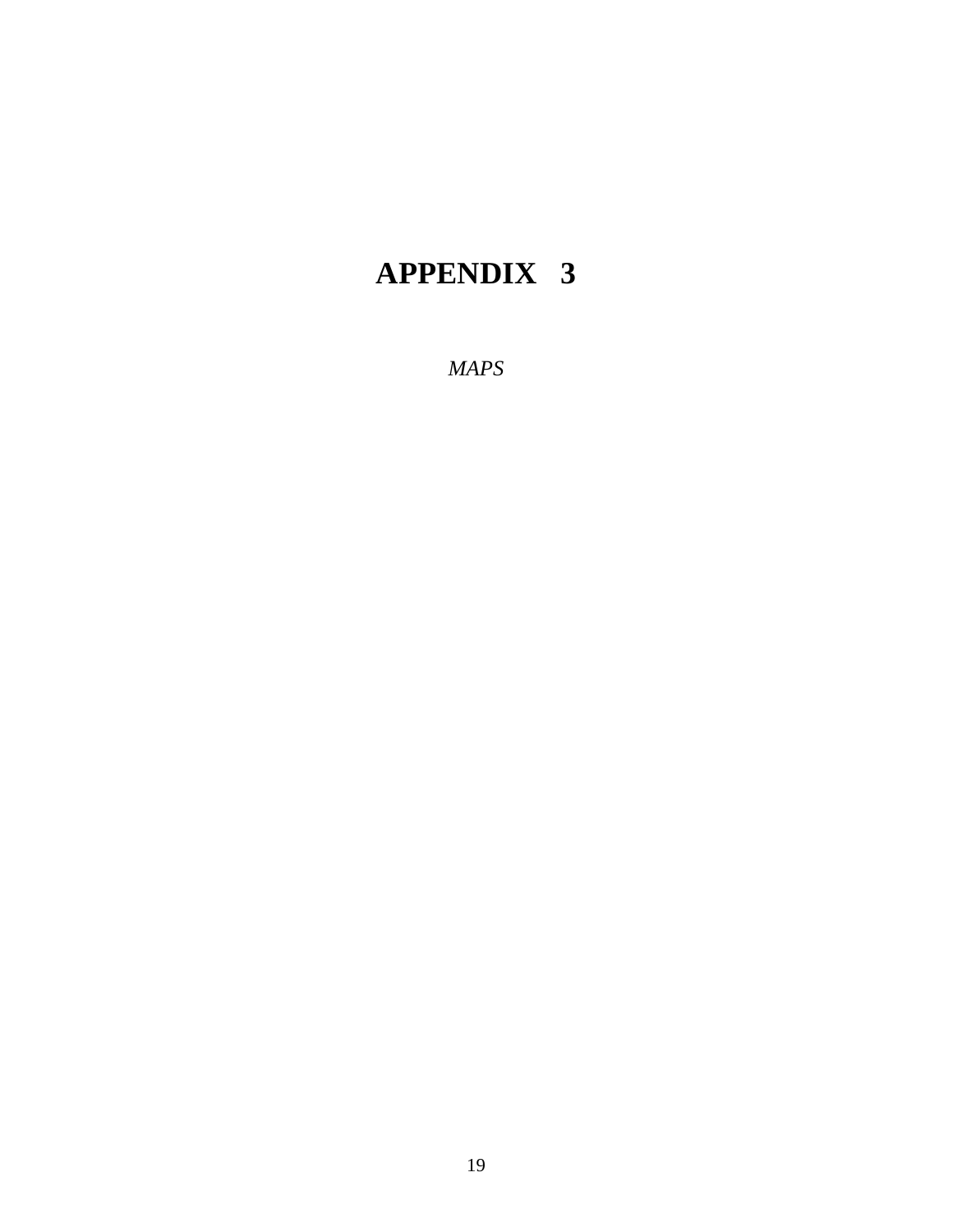# Location Map Hands Pike Alternatives Study







LIMITATION OF LIABILITY: THE NORTHERN KENTUCKY AREA DEVELOPMENT DISTRICT<br>HAS NO REASON TO BELIEVE THAT THERE ARE ANY INACCURACIES OR DEFECTS IN<br>INFORMATION INCORPORATED IN THIS WORK AND MAKE NO REPRESENTATIONS OF ANY<br>KIND, FITNESS FOR A PARTICULAR USE, NOR ANY SUCH WARRANTIES TO BE IMPLIED, WITH RESPECT TO THE INFORMATION OR DATA FURNISHED HEREIN.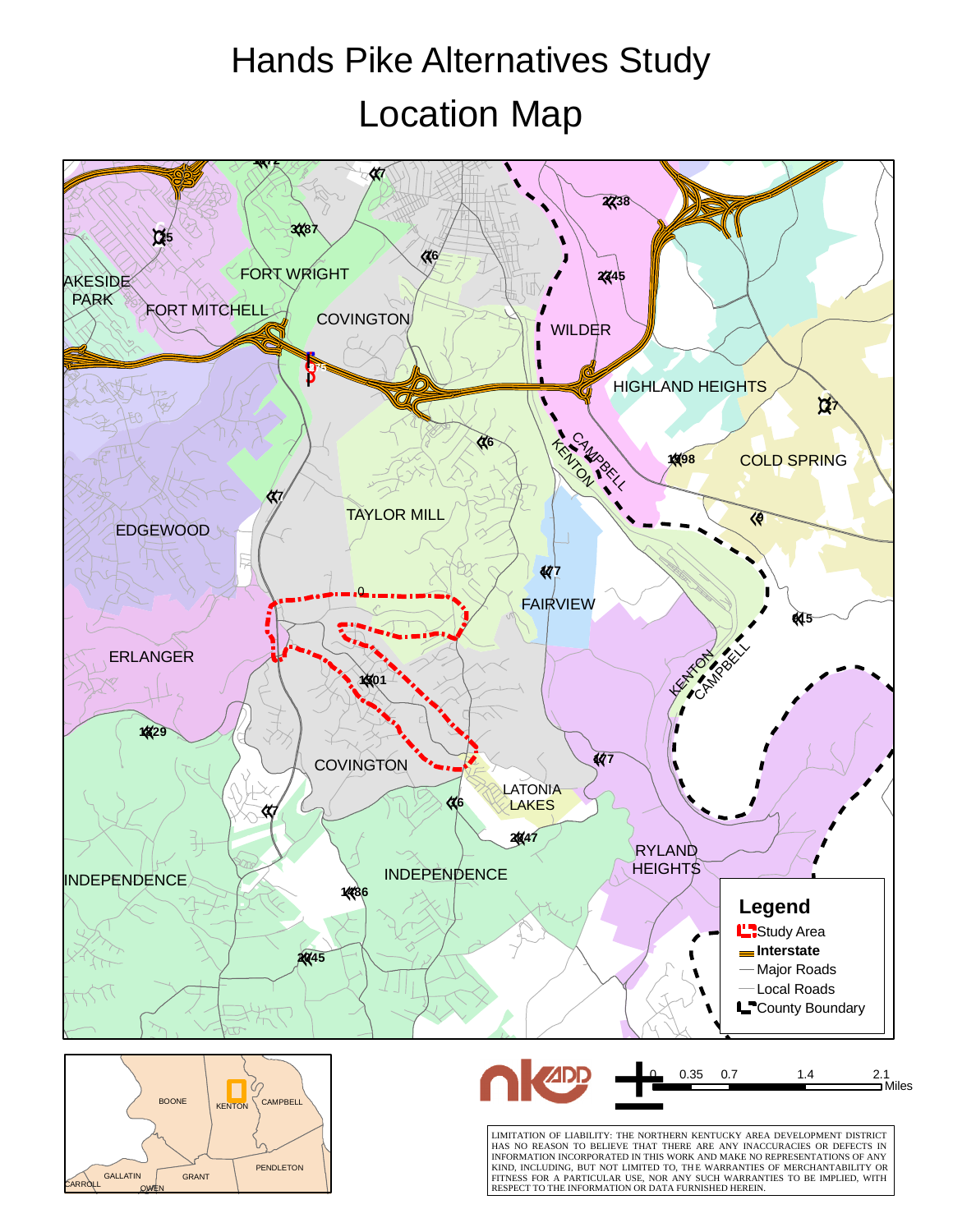# Census Boundary Map Hands Pike Alternatives Study

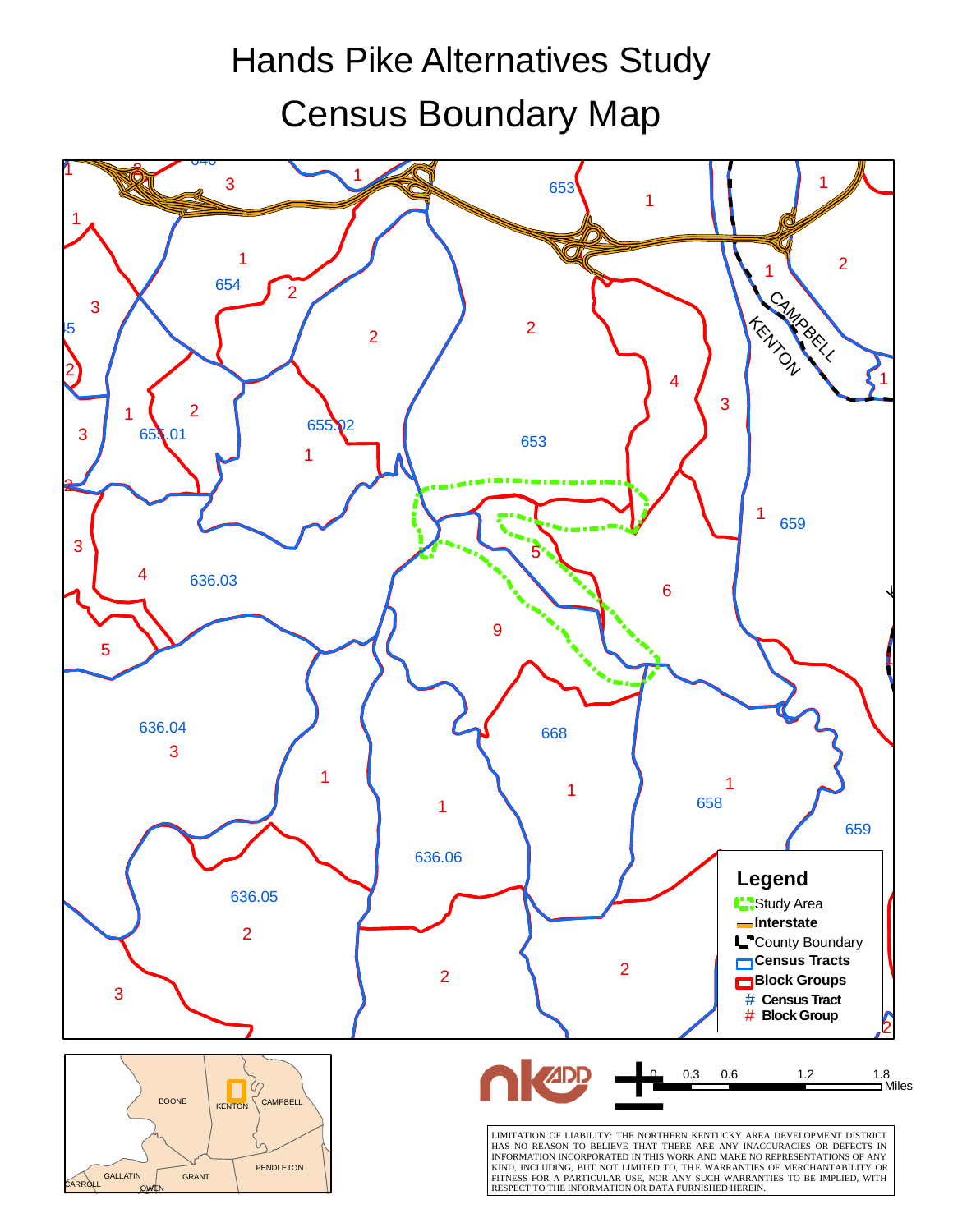# **APPENDIX 4**

*CENSUS DATA, U.S BUREAU OF THE CENSUS, CENSUS 2000*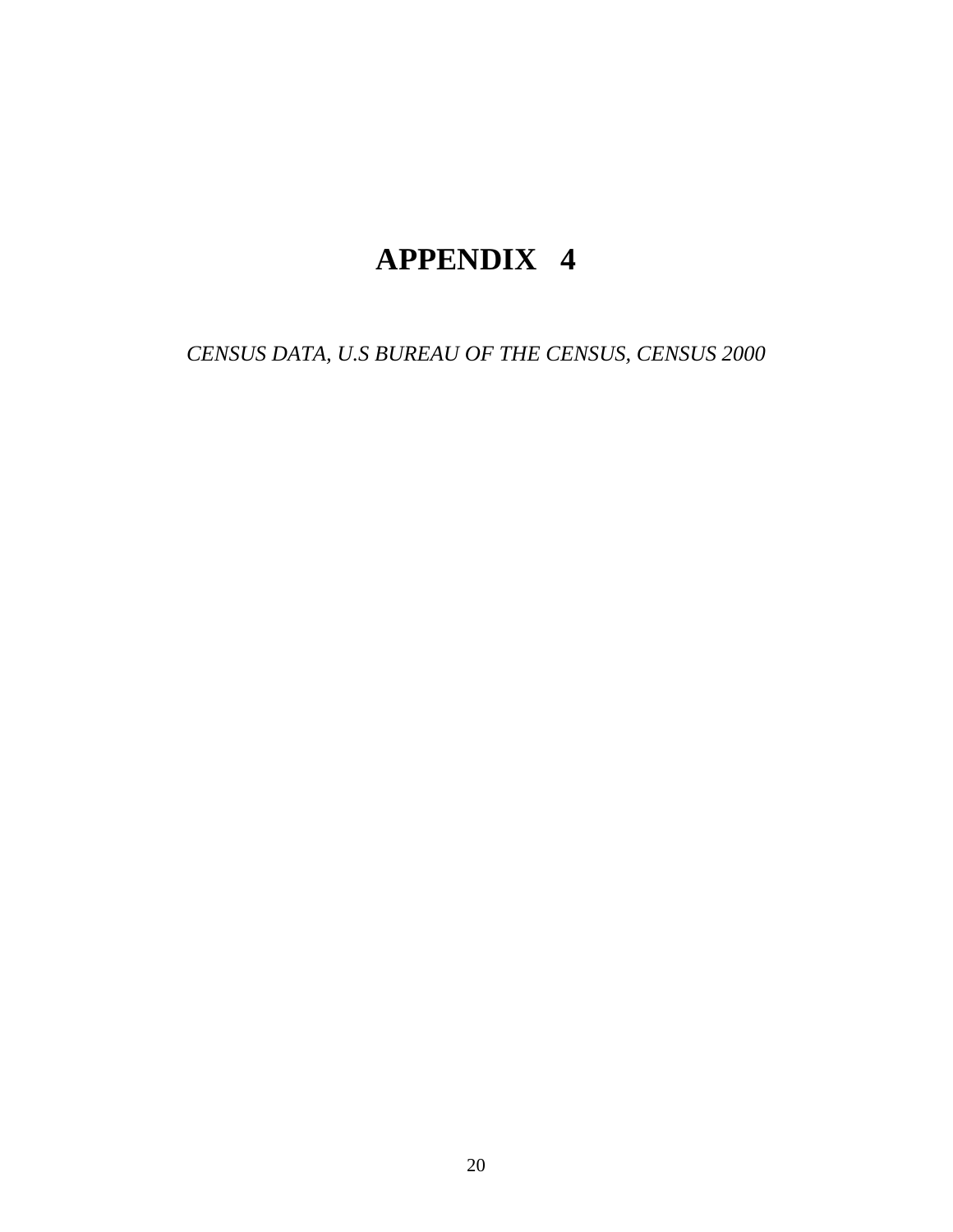#### Table 4.1Population by Race

| <b>Census Boundary</b>                 | <b>Total</b><br>population | <b>White</b> | <b>Percent</b><br>of Total | <b>Black or</b><br><b>African</b><br><b>American</b> | <b>Percent</b><br>of Total | American<br><b>Indian and</b><br><b>Alaska</b><br><b>Native</b> | <b>Percent</b><br>of Total | <b>Asian</b>   | Percent<br>of Total | <b>Native</b><br><b>Hawaiian</b><br>and Other<br><b>Pacific</b><br><b>Islander</b> | <b>Percent</b><br>of Total | <b>Other Race</b> | <b>Percent</b><br>of Total |
|----------------------------------------|----------------------------|--------------|----------------------------|------------------------------------------------------|----------------------------|-----------------------------------------------------------------|----------------------------|----------------|---------------------|------------------------------------------------------------------------------------|----------------------------|-------------------|----------------------------|
| <b>United States</b>                   | 281,421,906                | 211,353,725  | 75.1%                      | 34, 361, 740                                         | 12.2%                      | 2,447,989                                                       | 0.9%                       | 10,171,820     | 3.6%                | 378.782                                                                            | 0.1%                       | 22,707,850        | 8.1%                       |
| Kentucky                               | 4,041,769                  | 3,639,168    | 90.0%                      | 293,915                                              | 7.3%                       | 9,080                                                           | 0.2%                       | 28,994         | 0.7%                | 1,155                                                                              | 0.0%                       | 69,457            | 1.7%                       |
| <b>Kenton County</b>                   | 151,464                    | 142,215      | 93.9%                      | 5,805                                                | 3.8%                       | 293                                                             | 0.2%                       | 866            | 0.6%                | 47                                                                                 | 0.0%                       | 2.236             | 1.5%                       |
| City of Covington                      | 43,348                     | 37,624       | 86.8%                      | 4,183                                                | 9.6%                       | 141                                                             | 0.3%                       | 221            | 0.5%                | $\mathbf 0$                                                                        | 0.0%                       | 1,179             | 2.7%                       |
| City of Erlanger                       | 16,764                     | 15,987       | 95.4%                      | 388                                                  | 2.3%                       | 60                                                              | 0.4%                       | 61             | 0.4%                | $\mathbf 0$                                                                        | 0.0%                       | 268               | 1.6%                       |
| City of Independence                   | 14,941                     | 14,622       | 97.9%                      | 153                                                  | 1.0%                       | 46                                                              | 0.3%                       | 21             | 0.1%                | $\mathbf 0$                                                                        | 0.0%                       | 99                | 0.7%                       |
| City of Latonia Lakes                  | 335                        | 335          | 100.0%                     | $\mathbf 0$                                          | 0.0%                       | $\mathbf 0$                                                     | 0.0%                       | $\mathbf 0$    | 0.0%                | $\mathbf 0$                                                                        | 0.0%                       | $\mathbf 0$       | 0.0%                       |
| City of Taylor Mill                    | 7,144                      | 6,981        | 97.7%                      | 38                                                   | 0.5%                       | 16                                                              | 0.2%                       | 44             | 0.6%                | $\Omega$                                                                           | 0.0%                       | 65                | 0.9%                       |
|                                        |                            |              |                            |                                                      |                            |                                                                 |                            |                |                     |                                                                                    |                            | $\mathbf 0$       |                            |
| Census Tract 636.03                    | 6,674                      | 6.417        | 96.1%                      | 141                                                  | 2.1%                       | 46                                                              | 0.7%                       | $\overline{0}$ | 0.0%                | $\Omega$                                                                           | 0.0%                       | 70                | 1.0%                       |
| Census Tract 636.04                    | 5,457                      | 5,317        | 97.4%                      | 66                                                   | 1.2%                       | 22                                                              | 0.4%                       | $\mathbf{0}$   | 0.0%                | $\mathbf 0$                                                                        | 0.0%                       | 52                | 1.0%                       |
| Census Tract 636.05                    | 5,694                      | 5,584        | 98.1%                      | 39                                                   | 0.7%                       | 5                                                               | 0.1%                       | 21             | 0.4%                | $\Omega$                                                                           | 0.0%                       | 45                | 0.8%                       |
| Census Tract 636.06                    | 2,877                      | 2,830        | 98.4%                      | 15                                                   | 0.5%                       | $\mathbf 0$                                                     | 0.0%                       | $\mathbf 0$    | 0.0%                | $\mathbf 0$                                                                        | 0.0%                       | 32                | 1.1%                       |
| <b>Census Tract 653</b>                | 9,65                       | 9,35'        | 96.9%                      | 76                                                   | 0.8%                       | 10                                                              | 0.1%                       | 44             | 0.5%                | $\overline{0}$                                                                     | 0.0%                       | 170               | 1.8%                       |
| Census Tract 654                       | 1,113                      | 980          | 88.1%                      | 60                                                   | 5.4%                       | $\mathbf 0$                                                     | 0.0%                       | 73             | 6.6%                | $\mathbf 0$                                                                        | 0.0%                       | $\mathbf 0$       | 0.0%                       |
| Census Tract 655.01                    | 4,958                      | 4,851        | 97.8%                      | 37                                                   | 0.7%                       | $\mathbf 0$                                                     | 0.0%                       | 30             | 0.6%                | $\mathbf 0$                                                                        | 0.0%                       | 40                | 0.8%                       |
| Census Tract 655.02                    | 4,358                      | 4,292        | 98.5%                      | $\mathbf 0$                                          | 0.0%                       | $\mathbf 0$                                                     | 0.0%                       | 66             | 1.5%                | $\mathbf 0$                                                                        | 0.0%                       | $\mathbf 0$       | 0.0%                       |
| <b>Census Tract 658</b>                | 2,005                      | 2,005        | 100.0%                     | $\Omega$                                             | 0.0%                       | $\overline{0}$                                                  | 0.0%                       | $\overline{0}$ | 0.0%                | $\overline{0}$                                                                     | 0.0%                       | $\Omega$          | 0.0%                       |
| Census Tract 659                       | 1,463                      | 1,453        | 99.3%                      | 3                                                    | 0.2%                       | $\mathbf 0$                                                     | 0.0%                       | $\mathbf 0$    | 0.0%                | $\mathbf 0$                                                                        | 0.0%                       | $\overline{7}$    | 0.5%                       |
| <b>Census Tract 668</b>                | 4.341                      | 4.182        | 96.3%                      | 25                                                   | 0.6%                       | 19                                                              | 0.4%                       | 52             | 1.2%                | $\Omega$                                                                           | 0.0%                       | 63                | 1.5%                       |
| Block Group 3, Census Tract 636.03     | 1,596                      | 1,486        | 93.1%                      | 67                                                   | 4.2%                       | $\mathbf 0$                                                     | 0.0%                       | $\Omega$       | 0.0%                | $\Omega$                                                                           | 0.0%                       | 43                | 2.7%                       |
| Block Group 4, Census Tract 636.03     | 996                        | 988          | 99.2%                      | $\Omega$                                             | 0.0%                       | $\overline{8}$                                                  | 0.8%                       | $\Omega$       | 0.0%                | $\Omega$                                                                           | 0.0%                       | $\Omega$          | 0.0%                       |
| Block Group 5, Census Tract 636.03     | 1.859                      | 1.747        | 94.0%                      | 74                                                   | 4.0%                       | 38                                                              | 2.0%                       | $\Omega$       | 0.0%                | $\Omega$                                                                           | 0.0%                       | $\Omega$          | 0.0%                       |
| Block Group 3, Census Tract 636.04     | 2,298                      | 2.259        | 98.3%                      | 8                                                    | 0.3%                       | 10                                                              | 0.4%                       | $\Omega$       | 0.0%                | $\Omega$                                                                           | 0.0%                       | 21                | 0.9%                       |
| Block Group 1, Census Tract 636.05     | 1,301                      | 1.261        | 96.9%                      | 22                                                   | 1.7%                       | 5                                                               | 0.4%                       | $\Omega$       | 0.0%                | $\Omega$                                                                           | 0.0%                       | 13                | 1.0%                       |
| Block Group 2, Census Tract 636.05     | 1,926                      | 1,873        | 97.2%                      | 17                                                   | 0.9%                       | $\mathbf 0$                                                     | 0.0%                       | 21             | 1.1%                | $\mathbf 0$                                                                        | 0.0%                       | 15                | 0.8%                       |
| Block Group 3, Census Tract 636.05     | 949                        | 949          | 100.0%                     | $\Omega$                                             | 0.0%                       | $\Omega$                                                        | 0.0%                       | $\Omega$       | 0.0%                | $\Omega$                                                                           | 0.0%                       | $\Omega$          | 0.0%                       |
| Block Group 1, Census Tract 653        | 807                        | 807          | 100.0%                     | $\Omega$                                             | 0.0%                       | $\Omega$                                                        | 0.0%                       | $\Omega$       | 0.0%                | $\Omega$                                                                           | 0.0%                       | $\Omega$          | 0.0%                       |
| <b>Block Group 2, Census Tract 653</b> | 2,213                      | 2,079        | 93.9%                      | 34                                                   | 1.5%                       | $\sqrt{ }$                                                      | 0.0%                       | 12             | 0.5%                | $\Omega$                                                                           | 0.0%                       | 88                | 4.0%                       |
| Block Group 3, Census Tract 653        | 915                        | 901          | 98.5%                      | $\overline{3}$                                       | 0.3%                       | $\mathbf 0$                                                     | 0.0%                       | $\Omega$       | 0.0%                | $\mathbf 0$                                                                        | 0.0%                       | 11                | 1.2%                       |
| <b>Block Group 4, Census Tract 653</b> | 2.597                      | 2.536        | 97.7%                      | 22                                                   | 0.8%                       | 7                                                               | 0.3%                       | 32             | 1.2%                | $\Omega$                                                                           | 0.0%                       | $\Omega$          | 0.0%                       |
| <b>Block Group 5, Census Tract 653</b> | 1,141                      | 1,072        | 94.0%                      | $\overline{7}$                                       | 0.6%                       | $\overline{0}$                                                  | 0.0%                       | $\overline{0}$ | 0.0%                | $\overline{0}$                                                                     | 0.0%                       | 62                | 5.4%                       |
| Block Group 6, Census Tract 653        | 1,978                      | 1,956        | 98.9%                      | 10                                                   | 0.5%                       | p                                                               | 0.2%                       | $\Omega$       | 0.0%                | $\Omega$                                                                           | 0.0%                       | <sub>9</sub>      | 0.5%                       |
| Block Group 1, Census Tract 654        | 952                        | 845          | 88.8%                      | 34                                                   | 3.6%                       | $\mathbf 0$                                                     | 0.0%                       | 73             | 7.7%                | $\mathbf 0$                                                                        | 0.0%                       | $\Omega$          | 0.0%                       |
| Block Group 2, Census Tract 654        | 161                        | 135          | 83.9%                      | 26                                                   | 16.1%                      | $\mathbf 0$                                                     | 0.0%                       | $\mathbf 0$    | 0.0%                | $\mathbf 0$                                                                        | 0.0%                       | $\Omega$          | 0.0%                       |
| Block Group 1, Census Tract 655.01     | 2323                       | 2310         | 99.4%                      | $\overline{0}$                                       | 0.0%                       | $\mathbf 0$                                                     | 0.0%                       | $\mathbf 0$    | 0.0%                | $\mathbf 0$                                                                        | 0.0%                       | 13                | 0.6%                       |
| Block Group 2, Census Tract 655.01     | 2635                       | 2541         | 96.4%                      | 37                                                   | 1.4%                       | $\mathbf 0$                                                     | 0.0%                       | 30             | 1.1%                | $\mathbf 0$                                                                        | 0.0%                       | 27                | 1.0%                       |
| Block Group 1, Census Tract 655.02     | 2,266                      | 2,219        | 97.9%                      | $\mathbf 0$                                          | 0.0%                       | $\mathbf 0$                                                     | 0.0%                       | 47             | 2.1%                | $\mathbf 0$                                                                        | 0.0%                       | $\mathbf 0$       | 0.0%                       |
| Block Group 2, Census Tract 655.02     | 2,092                      | 2,073        | 99.1%                      | $\Omega$                                             | 0.0%                       | $\mathbf 0$                                                     | 0.0%                       | 19             | 0.9%                | $\mathbf 0$                                                                        | 0.0%                       | $\mathbf 0$       | 0.0%                       |
| <b>Block Group 1, Census Tract 658</b> | 750                        | 750          | 100.0%                     | $\Omega$                                             | 0.0%                       | $\sqrt{ }$                                                      | 0.0%                       | $\overline{0}$ | 0.0%                | $\overline{0}$                                                                     | 0.0%                       | $\sqrt{ }$        | 0.0%                       |
| Block Group 2, Census Tract 658        | 1,255                      | 1,255        | 100.0%                     | $\Omega$                                             | 0.0%                       | $\mathbf 0$                                                     | 0.0%                       | $\Omega$       | 0.0%                | $\mathbf 0$                                                                        | 0.0%                       | $\Omega$          | 0.0%                       |
| Block Group 1, Census Tract 659        | 757                        | 754          | 99.6%                      | $\overline{3}$                                       | 0.4%                       | $\mathbf 0$                                                     | 0.0%                       | $\mathbf 0$    | 0.0%                | $\mathbf 0$                                                                        | 0.0%                       | $\Omega$          | 0.0%                       |
| Block Group 2, Census Tract 659        | 706                        | 699          | 99.0%                      | $\Omega$                                             | 0.0%                       | $\Omega$                                                        | 0.0%                       | $\Omega$       | 0.0%                | $\Omega$                                                                           | 0.0%                       | $\overline{7}$    | 1.0%                       |
| Block Group 1, Census Tract 668        | 1,034                      | 1,003        | 97.0%                      | $\Omega$                                             | 0.0%                       | 19                                                              | 1.8%                       | $\Omega$       | 0.0%                | $\mathbf 0$                                                                        | 0.0%                       | 12                | 1.2%                       |
| Block Group 9, Census Tract 668        | 3.307                      | 3,179        | 96.1%                      | 25                                                   | 0.8%                       | $\overline{0}$                                                  | 0.0%                       | 52             | 1.6%                | $\overline{0}$                                                                     | 0.0%                       | 51                | 1.5%                       |

#### Census divisions that intersect the

study area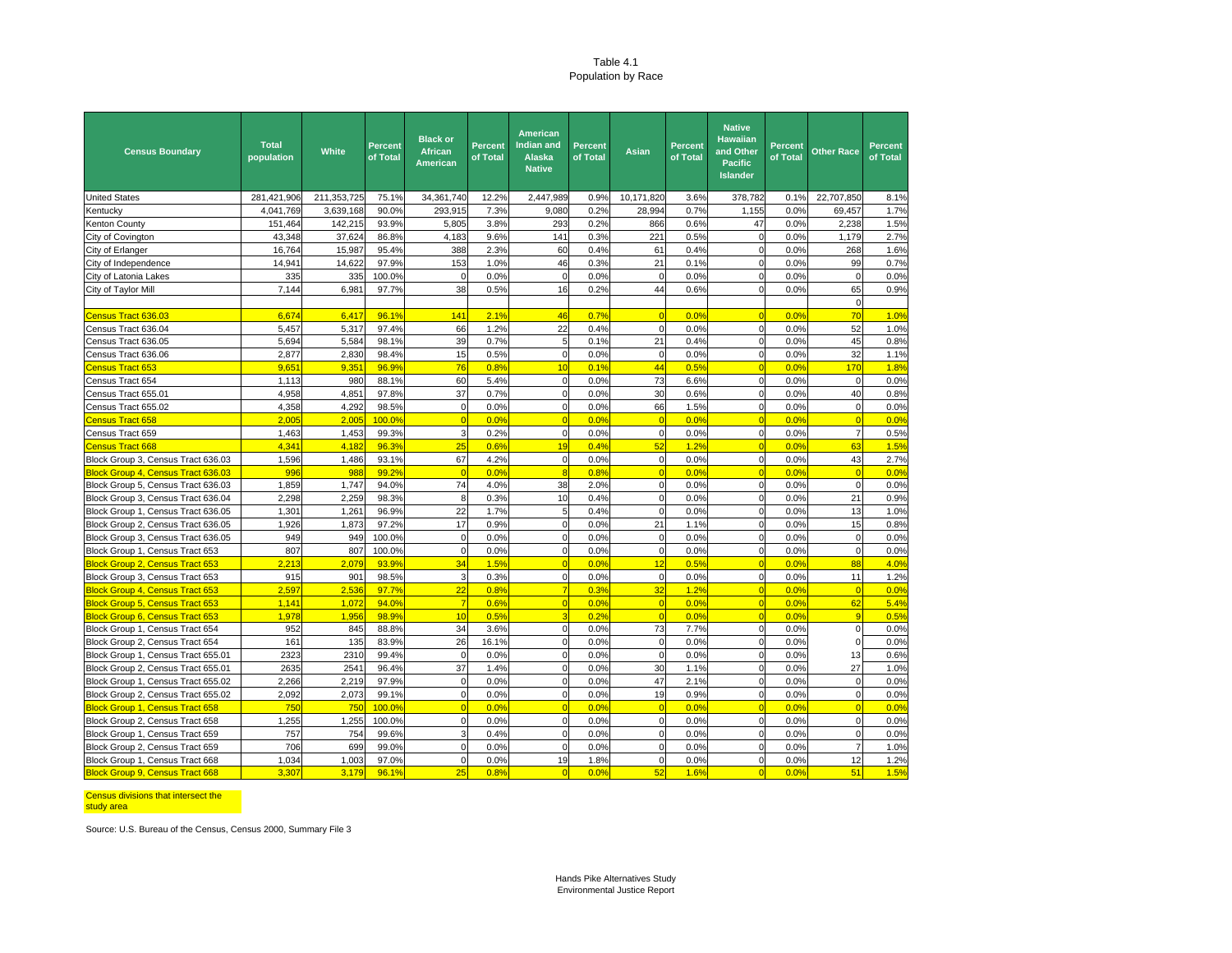#### Table 4.2Population by Poverty Level

| <b>Census Boundary</b>                                                   |                          | <b>Population for whom</b><br>poverty status is<br>Total population determined: Income in<br>1999 below poverty<br>level | Percent of<br><b>Total</b> | <b>Population for whom</b><br>poverty status is<br>determined: Income in<br>1999 below poverty<br>level; 0 to 17 years | <b>Percent of</b><br><b>Total</b> | <b>Population for whom</b><br>poverty status is<br>determined: Income in<br>1999 below poverty level;<br>18 to 64 years | <b>Percent of</b><br><b>Total</b> | <b>Population for whom</b><br>poverty status is<br>determined: Income in<br>1999 below poverty level;<br>65 to 74 years | <b>Percent of</b><br><b>Total</b> | <b>Population for whom</b><br>poverty status is<br>determined: Income in<br>1999 below poverty level;<br>75 years and over | <b>Percent</b><br>of Total |
|--------------------------------------------------------------------------|--------------------------|--------------------------------------------------------------------------------------------------------------------------|----------------------------|------------------------------------------------------------------------------------------------------------------------|-----------------------------------|-------------------------------------------------------------------------------------------------------------------------|-----------------------------------|-------------------------------------------------------------------------------------------------------------------------|-----------------------------------|----------------------------------------------------------------------------------------------------------------------------|----------------------------|
| <b>United States</b>                                                     | 281,421,906              | 33,899,812                                                                                                               | 12.0%                      | 11,746,858                                                                                                             | 4.2%                              | 18,865,180                                                                                                              | 6.7%                              | 1,550,969                                                                                                               | 0.6%                              | 1,736,805                                                                                                                  | 0.6%                       |
| Kentucky                                                                 | 4,041,769                | 621,096                                                                                                                  | 15.4%                      | 203,547                                                                                                                | 5.0%                              | 350,072                                                                                                                 | 8.7%                              | 33,140                                                                                                                  | 0.8%                              | 34,337                                                                                                                     | 0.8%                       |
| Kenton County                                                            | 151.464                  | 13.487                                                                                                                   | 8.9%                       | 4,877                                                                                                                  | 3.2%                              | 7,374                                                                                                                   | 4.9%                              | 611                                                                                                                     | 0.4%                              | 625                                                                                                                        | 0.4%                       |
| City of Covington                                                        | 43,348                   | 7,763                                                                                                                    | 17.9%                      | 2,809                                                                                                                  | 6.5%                              | 4,327                                                                                                                   | 10.0%                             | 305                                                                                                                     | 0.7%                              | 322                                                                                                                        | 0.7%                       |
| City of Erlanger                                                         | 16,764                   | 923                                                                                                                      | 5.5%                       | 363                                                                                                                    | 2.2%                              | 476                                                                                                                     | 2.8%                              | 41                                                                                                                      | 0.2%                              | 43                                                                                                                         | 0.3%                       |
| City of Independence                                                     | 14.94                    | 975                                                                                                                      | 6.5%                       | 417                                                                                                                    | 2.8%                              | 516                                                                                                                     | 3.5%                              | 23                                                                                                                      | 0.2%                              | 19                                                                                                                         | 0.1%                       |
| City of Latonia Lakes                                                    | 335                      | 81                                                                                                                       | 24.2%                      | 28                                                                                                                     | 8.4%                              | 44                                                                                                                      | 13.19                             |                                                                                                                         | 2.7%                              |                                                                                                                            | 0.0%                       |
| City of Taylor Mill                                                      | 7,144                    | 344                                                                                                                      | 4.8%                       | 108                                                                                                                    | 1.5%                              | 193                                                                                                                     | 2.7%                              | 28                                                                                                                      | 0.4%                              | 15                                                                                                                         | 0.2%                       |
|                                                                          |                          |                                                                                                                          |                            |                                                                                                                        |                                   |                                                                                                                         |                                   |                                                                                                                         |                                   |                                                                                                                            |                            |
| ensus Tract 636.03                                                       | 6,67                     | 330                                                                                                                      | 4.9%                       | 134                                                                                                                    | 2.09                              | 181                                                                                                                     | 2.7%                              |                                                                                                                         | 0.19                              |                                                                                                                            | 0.1%                       |
| Census Tract 636.04                                                      | 5,457                    | 381                                                                                                                      | 7.0%                       | 164                                                                                                                    | 3.0%                              | 217                                                                                                                     | 4.0%                              |                                                                                                                         | 0.0%                              | $\Omega$                                                                                                                   | 0.0%                       |
| Census Tract 636.05                                                      | 5,694                    | 258                                                                                                                      | 4.5%                       | 131                                                                                                                    | 2.3%                              | 111                                                                                                                     | 1.9%                              |                                                                                                                         | 0.19                              |                                                                                                                            | 0.2%                       |
| Census Tract 636.06                                                      | 2,877                    | 110                                                                                                                      | 3.8%                       | 59                                                                                                                     | 2.1%                              | 51                                                                                                                      | 1.8%                              |                                                                                                                         | 0.0%                              |                                                                                                                            | 0.0%                       |
| Census Tract 637.02                                                      | 4.424                    | 366                                                                                                                      | 8.3%                       | 121                                                                                                                    | 2.7%                              | 179                                                                                                                     | 4.0%                              | 56                                                                                                                      | 1.3%                              | 10                                                                                                                         | 0.2%                       |
| ensus Tract 653                                                          | 9.65                     | 631                                                                                                                      | 6.5 <sup>6</sup>           | 222                                                                                                                    | 2.39                              | 344                                                                                                                     | 3.6 <sup>°</sup>                  | 50                                                                                                                      | 0.59                              | 15                                                                                                                         | 0.2%                       |
| Census Tract 654                                                         | 1,113                    | 35                                                                                                                       | 3.1%                       | $\Omega$                                                                                                               | 0.0%                              | 35                                                                                                                      | 3.1%                              |                                                                                                                         | 0.0%                              | $\Omega$                                                                                                                   | 0.0%                       |
| Census Tract 655.01                                                      | 4,958                    | 52                                                                                                                       | 1.0%                       | 29                                                                                                                     | 0.6%                              | 23                                                                                                                      | 0.5%                              |                                                                                                                         | 0.0%                              | $\Omega$                                                                                                                   | 0.0%                       |
| Census Tract 655.02                                                      | 4,358                    | 38                                                                                                                       | 0.9%                       | $\Omega$                                                                                                               | 0.0%                              | 31                                                                                                                      | 0.7%                              |                                                                                                                         | 0.2%                              | $\Omega$                                                                                                                   | 0.0%                       |
| ensus Tract 65                                                           | 2.00                     | 191                                                                                                                      | 9.5                        | 60                                                                                                                     | 3.09                              | 10 <sub>C</sub>                                                                                                         | 5.0                               |                                                                                                                         | 1.2                               |                                                                                                                            | 0.3%                       |
| Census Tract 659                                                         | 1.463                    | 104                                                                                                                      | 7.1%                       | 32                                                                                                                     | 2.2%                              | 59                                                                                                                      | 4.0%                              |                                                                                                                         | 0.1%                              | 12                                                                                                                         | 0.8%                       |
| ensus Tract 668                                                          | 4,34                     | 245                                                                                                                      | 5.69                       | 138                                                                                                                    | 3.29                              | 101                                                                                                                     | 2.3%                              |                                                                                                                         | 0.0 <sup>o</sup>                  |                                                                                                                            | 0.1%                       |
| Block Group 1, Census Tract 636.03                                       | 1,105                    | 23                                                                                                                       | 2.1%                       | 7                                                                                                                      | 0.6%                              | 8                                                                                                                       | 0.7%                              |                                                                                                                         | 0.7%                              | $\Omega$                                                                                                                   | 0.0%                       |
| Block Group 2, Census Tract 636.03                                       | 1,118                    | 43                                                                                                                       | 3.8%                       | 8                                                                                                                      | 0.7%                              | 35                                                                                                                      | 3.1%                              |                                                                                                                         | 0.0%                              |                                                                                                                            | 0.0%                       |
| Block Group 3, Census Tract 636.03                                       | 1,596                    | 55                                                                                                                       | 3.4%                       | 17                                                                                                                     | 1.1%                              | 31                                                                                                                      | 1.9%                              | $\Omega$                                                                                                                | 0.0%                              |                                                                                                                            | 0.4%                       |
| Block Group 4, Census Tract 636.03                                       | 996                      | 23                                                                                                                       | 2.3 <sup>c</sup>           | 16                                                                                                                     | 1.69                              |                                                                                                                         | 0.79                              |                                                                                                                         | 0.0 <sup>o</sup>                  |                                                                                                                            | 0.0%                       |
| Block Group 5, Census Tract 636.03                                       | 1.859                    | 186                                                                                                                      | 10.0%                      | 86                                                                                                                     | 4.6%                              | 100                                                                                                                     | 5.49                              |                                                                                                                         | 0.0%                              | $\Omega$                                                                                                                   | 0.0%                       |
| Block Group 1, Census Tract 636.04                                       | 1,335                    | 94                                                                                                                       | 7.0%                       | 36                                                                                                                     | 2.7%                              | 58                                                                                                                      | 4.3%                              |                                                                                                                         | 0.09                              |                                                                                                                            | 0.0%                       |
| Block Group 2, Census Tract 636.04                                       | 1,824                    | 202                                                                                                                      | 11.19                      | 104                                                                                                                    | 5.7%                              | 98                                                                                                                      | 5.4%                              |                                                                                                                         | 0.0%                              |                                                                                                                            | 0.0%                       |
| Block Group 3, Census Tract 636.04                                       | 2.298                    | 85                                                                                                                       | 3.7%                       | 24                                                                                                                     | 1.0%                              | 61                                                                                                                      | 2.7%                              |                                                                                                                         | 0.0%                              |                                                                                                                            | 0.0%                       |
| Block Group 1, Census Tract 636.05                                       | 1,301                    | 49<br>50                                                                                                                 | 3.8%                       | 34<br>5                                                                                                                | 2.6%                              | 15<br>29                                                                                                                | 1.2%                              | $\Omega$                                                                                                                | 0.0%                              | $\Omega$                                                                                                                   | 0.0%<br>0.5%               |
| Block Group 2, Census Tract 636.05<br>Block Group 3, Census Tract 636.05 | 1,926<br>94 <sup>9</sup> | 70                                                                                                                       | 2.6%<br>7.4%               | 38                                                                                                                     | 0.3%<br>4.0%                      | 32                                                                                                                      | 1.5%<br>3.4%                      |                                                                                                                         | 0.4%<br>0.0%                      |                                                                                                                            | 0.0%                       |
| Block Group 4, Census Tract 636.05                                       | 1,518                    | 89                                                                                                                       | 5.9%                       | 54                                                                                                                     | 3.6%                              | 35                                                                                                                      | 2.3%                              |                                                                                                                         | 0.09                              |                                                                                                                            | 0.0%                       |
| Block Group 1, Census Tract 636.06                                       | 1,229                    | 42                                                                                                                       | 3.4%                       | 31                                                                                                                     | 2.5%                              | 11                                                                                                                      | 0.9%                              | $\Omega$                                                                                                                | 0.09                              | $\Omega$                                                                                                                   | 0.0%                       |
| Block Group 2, Census Tract 636.06                                       | 1.648                    | 68                                                                                                                       | 4.1%                       | 28                                                                                                                     | 1.7%                              | 40                                                                                                                      | 2.4%                              | $\Omega$                                                                                                                | 0.0%                              | $\Omega$                                                                                                                   | 0.0%                       |
| Block Group 1, Census Tract 637.02                                       | 1,050                    | 85                                                                                                                       | 8.19                       | 23                                                                                                                     | 2.2%                              | 26                                                                                                                      | 2.5%                              | 36                                                                                                                      | 3.4%                              |                                                                                                                            | 0.0%                       |
| Block Group 2, Census Tract 637.02                                       | 1,505                    | 163                                                                                                                      | 10.8%                      | 67                                                                                                                     | 4.5%                              | 86                                                                                                                      | 5.7%                              | $^{\circ}$                                                                                                              | 0.0%                              | 10                                                                                                                         | 0.7%                       |
| Block Group 3, Census Tract 637.02                                       | 1,869                    | 118                                                                                                                      | 6.3%                       | 31                                                                                                                     | 1.7%                              | 67                                                                                                                      | 3.6%                              | 20                                                                                                                      | 1.1%                              |                                                                                                                            | 0.0%                       |
| Block Group 1, Census Tract 653                                          | 807                      | 42                                                                                                                       | 5.2%                       | 9                                                                                                                      | 1.1%                              | 33                                                                                                                      | 4.1%                              | $\mathbf 0$                                                                                                             | 0.0%                              | $\Omega$                                                                                                                   | 0.0%                       |
| lock Group 2, Census Tract 65                                            | 2.21                     | 288                                                                                                                      | 13.0                       | 102 <sub>2</sub>                                                                                                       | 4.6 <sup>c</sup>                  | 168                                                                                                                     | 7.6 <sup>o</sup>                  | 18                                                                                                                      | 0.8 <sup>°</sup>                  |                                                                                                                            | 0.0%                       |
| Block Group 3, Census Tract 653                                          | 915                      | 26                                                                                                                       | 2.8%                       | $\Omega$                                                                                                               | 0.0%                              | 14                                                                                                                      | 1.5%                              |                                                                                                                         | 1.0%                              |                                                                                                                            | 0.3%                       |
| <b>Block Group 4, Census Tract 653</b>                                   | 2,59                     | 206                                                                                                                      | 7.99                       | 99                                                                                                                     | 3.89                              | 95                                                                                                                      | 3.79                              | 12                                                                                                                      | 0.5 <sup>c</sup>                  |                                                                                                                            | 0.0%                       |
| <b>Block Group 5, Census Tract 653</b>                                   | 1.14                     | 26                                                                                                                       | 2.3 <sup>°</sup>           |                                                                                                                        | 0.8%                              | 17                                                                                                                      | 1.5%                              |                                                                                                                         | 0.09                              |                                                                                                                            | 0.0%                       |
| Block Group 6, Census Tract 653                                          | 1.978                    | 43                                                                                                                       | 2.2 <sup>c</sup>           |                                                                                                                        | 0.29                              | 17                                                                                                                      | 0.9 <sup>o</sup>                  |                                                                                                                         | 0.6 <sup>°</sup>                  | 12                                                                                                                         | 0.6%                       |
| Block Group 1, Census Tract 654                                          | 952                      | 35                                                                                                                       | 3.7%                       | $\Omega$                                                                                                               | 0.0%                              | 35                                                                                                                      | 3.7%                              | $\Omega$                                                                                                                | 0.0%                              | $\Omega$                                                                                                                   | 0.0%                       |
| Block Group 2, Census Tract 654                                          | 161                      | $\Omega$                                                                                                                 | 0.0%                       | $\Omega$                                                                                                               | 0.0%                              |                                                                                                                         | 0.0%                              |                                                                                                                         | 0.0%                              |                                                                                                                            | 0.0%                       |
| Block Group 1, Census Tract 655.01                                       | 2.323                    | $\Omega$                                                                                                                 | 0.0%                       | $\mathbf 0$                                                                                                            | 0.0%                              |                                                                                                                         | 0.0%                              |                                                                                                                         | 0.0%                              |                                                                                                                            | 0.0%                       |
| Block Group 2, Census Tract 655.01                                       | 2,635                    | 52                                                                                                                       | 2.0%                       | 29                                                                                                                     | 1.1%                              | 23                                                                                                                      | 0.9%                              |                                                                                                                         | 0.09                              |                                                                                                                            | 0.0%                       |
| Block Group 1, Census Tract 655.02                                       | 2,266                    | 20                                                                                                                       | 0.99                       |                                                                                                                        | 0.0%                              | 13                                                                                                                      | 0.69                              |                                                                                                                         | 0.39                              |                                                                                                                            | 0.0%                       |
| Block Group 2, Census Tract 655.02                                       | 2,092                    | 18                                                                                                                       | 0.9%                       | $\mathbf 0$                                                                                                            | 0.0%                              | 18                                                                                                                      | 0.9%                              | $\mathbf 0$                                                                                                             | 0.0%                              | $^{\circ}$                                                                                                                 | 0.0%                       |
| l <mark>lock Group 1, Census Tract 65</mark>                             | 75                       | 117                                                                                                                      | $15.6^{\circ}$             | 37                                                                                                                     | 4.9%                              | 55                                                                                                                      | 7.39                              | っち                                                                                                                      | 3.3 <sup>c</sup>                  |                                                                                                                            | 0.0%                       |
| Block Group 2, Census Tract 658                                          | 1,255                    | 74                                                                                                                       | 5.9%                       | 23                                                                                                                     | 1.8%                              | 45                                                                                                                      | 3.6%                              |                                                                                                                         | 0.0%                              | 6                                                                                                                          | 0.5%                       |
| Block Group 1, Census Tract 659                                          | 757                      | 39                                                                                                                       | 5.2%                       |                                                                                                                        | 1.29                              | 23                                                                                                                      | 3.0%                              |                                                                                                                         | 0.19                              |                                                                                                                            | 0.8%                       |
| Block Group 2, Census Tract 659                                          | 706                      | 65                                                                                                                       | 9.29                       | 23                                                                                                                     | 3.3%                              | 36                                                                                                                      | 5.1%                              |                                                                                                                         | $0.0$ <sup>9</sup>                |                                                                                                                            | 0.8%                       |
| Block Group 1, Census Tract 668                                          | 1.034                    | 221                                                                                                                      | 21.4%                      | 124                                                                                                                    | 12.0%                             | 93                                                                                                                      | 9.0%                              | $\Omega$                                                                                                                | 0.0%                              |                                                                                                                            | 0.4%                       |
| <b>Block Group 9, Census Tract 668</b>                                   | 3.307                    | 24                                                                                                                       | 0.7%                       | 14                                                                                                                     | 0.4%                              |                                                                                                                         | 0.2%                              |                                                                                                                         | 0.1                               |                                                                                                                            | 0.0%                       |

Census divisions that intersect the study

area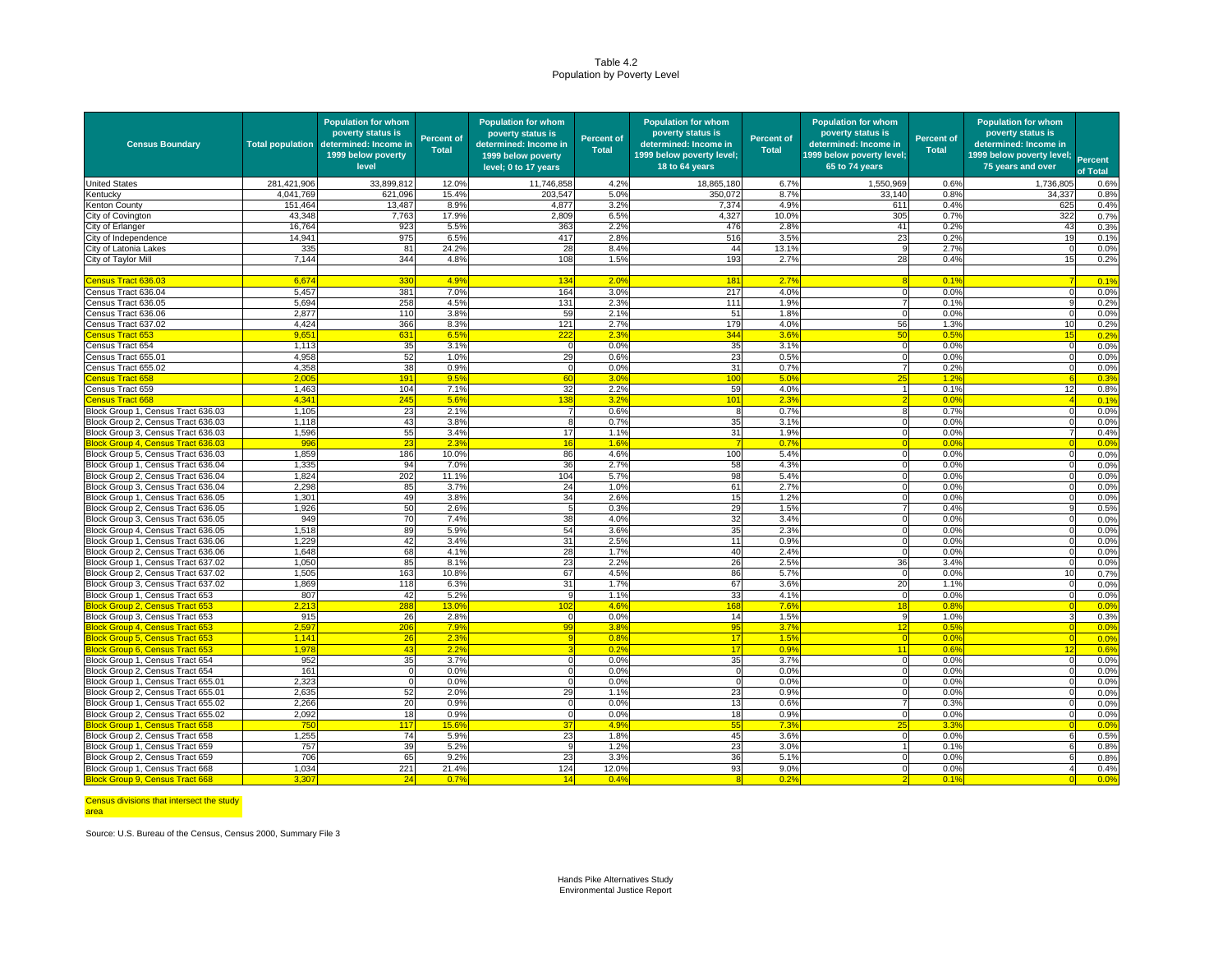#### Table 4.3Population by Age

|                                        | <b>Total</b> | Population: 0- | Percent of   | Population: 18-61 | Percent of   | Population: 62 | Percent of   |
|----------------------------------------|--------------|----------------|--------------|-------------------|--------------|----------------|--------------|
| <b>Census Boundary</b>                 | population   | 17 Years       | <b>Total</b> | Years             | <b>Total</b> | and Over       | <b>Total</b> |
| <b>United States</b>                   | 281,421,906  | 72,142,757     | 25.6%        | 168,027,646       | 59.7%        | 41,251,503     | 14.7%        |
| Kentucky                               | 4,041,769    | 993,841        | 24.6%        | 2,446,567         | 60.5%        | 601,361        | 14.9%        |
| Kenton County                          | 151,464      | 39,870         | 26.3%        | 91,726            | 60.6%        | 19,868         | 13.1%        |
| City of Covington                      | 43,348       | 11,280         | 26.0%        | 26,037            | 60.1%        | 6,031          | 13.9%        |
| City of Erlanger                       | 16,764       | 4,484          | 26.7%        | 9,972             | 59.5%        | 2,308          | 13.8%        |
| City of Independence                   | 14,941       | 4,268          | 28.6%        | 9,373             | 62.7%        | 1,300          | 8.7%         |
| City of Latonia Lakes                  | 335          | 89             | 26.6%        | 186               | 55.5%        | 60             | 17.9%        |
| City of Taylor Mill                    | 7,144        | 1,933          | 27.1%        | 4,323             | 60.5%        | 888            | 12.4%        |
|                                        |              |                |              |                   |              |                |              |
| Census Tract 636.03                    | 6,674        | 2,059          | 30.9%        | 4,305             | 64.5%        | 310            | 4.6%         |
| Census Tract 636.04                    | 5,457        | 1,706          | 31.3%        | 3,447             | 63.2%        | 304            | 5.6%         |
| Census Tract 636.05                    | 5,694        | 1,623          | 28.5%        | 3,458             | 60.7%        | 613            | 10.8%        |
| Census Tract 636.06                    | 2.877        | 831            | 28.9%        | 1.763             | 61.3%        | 283            | 9.8%         |
| Census Tract 637.02                    | 4.424        | 1.248          | 28.2%        | 2,656             | 60.0%        | 520            | 11.8%        |
| Census Tract 653                       | 9.651        | 2,880          | 29.8%        | 5,788             | 60.0%        | 983            | 10.2%        |
| Census Tract 654                       | 1,113        | 174            | 15.6%        | 723               | 65.0%        | 216            | 19.4%        |
| Census Tract 655.01                    | 4,958        | 1,396          | 28.2%        | 3,158             | 63.7%        | 374            | 7.5%         |
| Census Tract 655.02                    | 4,358        | 1,437          | 33.0%        | 2,546             | 58.4%        | 375            | 8.6%         |
| <b>Census Tract 658</b>                | 2,005        | 453            | 22.6%        | 1,175             | 58.6%        | 377            | 18.8%        |
| Census Tract 659                       | 1.463        | 349            | 23.9%        | 874               | 59.7%        | 240            | 16.4%        |
| <b>Census Tract 668</b>                | 4.341        | 1,524          | 35.1%        | 2.588             | 59.6%        | 229            | 5.3%         |
| Block Group 1, Census Tract 636.03     | 1,105        | 296            | 26.8%        | 734               | 66.4%        | 75             | 6.8%         |
| Block Group 2, Census Tract 636.03     | 1,118        | 314            | 28.1%        | 740               | 66.2%        | 64             | 5.7%         |
| Block Group 3, Census Tract 636.03     | 1,596        | 571            | 35.8%        | 1,010             | 63.3%        | 15             | 0.9%         |
| Block Group 4, Census Tract 636.03     | 996          | 324            | 32.5%        | 608               | 61.0%        | 64             | 6.4%         |
| Block Group 5, Census Tract 636.03     | 1,859        | 554            | 29.8%        | 1,213             | 65.3%        | 92             | 4.9%         |
| Block Group 1, Census Tract 636.04     | 1,335        | 421            | 31.5%        | 864               | 64.7%        | 50             | 3.7%         |
| Block Group 2, Census Tract 636.04     | 1,824        | 580            | 31.8%        | 1,155             | 63.3%        | 89             | 4.9%         |
| Block Group 3, Census Tract 636.04     | 2,298        | 705            | 30.7%        | 1.428             | 62.1%        | 165            | 7.2%         |
| Block Group 1, Census Tract 636.05     | 1,301        | 372            | 28.6%        | 844               | 64.9%        | 85             | 6.5%         |
| Block Group 2, Census Tract 636.05     | 1,926        | 600            | 31.2%        | 1,186             | 61.6%        | 140            | 7.3%         |
| Block Group 3, Census Tract 636.05     | 949          | 308            | 32.5%        | 525               | 55.3%        | 116            | 12.2%        |
| Block Group 4, Census Tract 636.05     | 1,518        | 343            | 22.6%        | 903               | 59.5%        | 272            | 17.9%        |
| Block Group 1, Census Tract 636.06     | 1,229        | 397            | 32.3%        | 740               | 60.2%        | 92             | 7.5%         |
| Block Group 2, Census Tract 636.06     | 1,648        | 434            | 26.3%        | 1.023             | 62.1%        | 191            | 11.6%        |
| Block Group 1, Census Tract 637.02     | 1,050        | 341            | 32.5%        | 528               | 50.3%        | 181            | 17.2%        |
| Block Group 2, Census Tract 637.02     | 1,505        | 440            | 29.2%        | 912               | 60.6%        | 153            | 10.2%        |
| Block Group 3, Census Tract 637.02     | 1,869        | 467            | 25.0%        | 1,216             | 65.1%        | 186            | 10.0%        |
| Block Group 1, Census Tract 653        | 807          | 161            | 20.0%        | 564               | 69.9%        | 82             | 10.2%        |
| <b>Block Group 2, Census Tract 653</b> | 2,213        | 786            | 35.5%        | 1,323             | 59.8%        | 104            | 4.7%         |
| Block Group 3, Census Tract 653        | 915          | 201            | 22.0%        | 536               | 58.6%        | 178            | 19.5%        |
| <b>Block Group 4, Census Tract 653</b> | 2,597        | 665            | 25.6%        | 1,556             | 59.9%        | 376            | 14.5%        |
| <b>Block Group 5. Census Tract 653</b> | 1.141        | 458            | 40.1%        | 665               | 58.3%        | 18             | 1.6%         |
| Block Group 6, Census Tract 653        | 1,978        | 609            | 30.8%        | 1.144             | 57.8%        | 225            | 11.4%        |
| Block Group 1, Census Tract 654        | 952          | 124            | 13.0%        | 636               | 66.8%        | 192            | 20.2%        |
| Block Group 2, Census Tract 654        | 161          | 50             | 31.1%        | 87                | 54.0%        | 24             | 14.9%        |
| Block Group 1, Census Tract 655.01     | 2,323        | 663            | 28.5%        | 1,402             | 60.4%        | 245            | 10.5%        |
| Block Group 2, Census Tract 655.01     | 2,635        | 733            | 27.8%        | 1,756             | 66.6%        | 129            | 4.9%         |
| Block Group 1, Census Tract 655.02     | 2,266        | 651            | 28.7%        | 1,352             | 59.7%        | 263            | 11.6%        |
| Block Group 2, Census Tract 655.02     | 2.092        | 786            | 37.6%        | 1.194             | 57.1%        | 112            | 5.4%         |
| <b>Block Group 1, Census Tract 658</b> | 750          | 169            | 22.5%        | 417               | 55.6%        | 164            | 21.9%        |
| Block Group 2, Census Tract 658        | 1,255        | 284            | 22.6%        | 758               | 60.4%        | 213            | 17.0%        |
| Block Group 1, Census Tract 659        | 757          | 195            | 25.8%        | 474               | 62.6%        | 88             | 11.6%        |
| Block Group 2, Census Tract 659        | 706          | 154            | 21.8%        | 400               | 56.7%        | 152            | 21.5%        |
| Block Group 1, Census Tract 668        | 1,034        | 346            | 33.5%        | 573               | 55.4%        | 115            | 11.1%        |
| <b>Block Group 9, Census Tract 668</b> | 3,307        | 1,178          | 35.6%        | 2,015             | 60.9%        | 114            | 3.4%         |

#### Census divisions that intersect the <mark>study area</mark>n